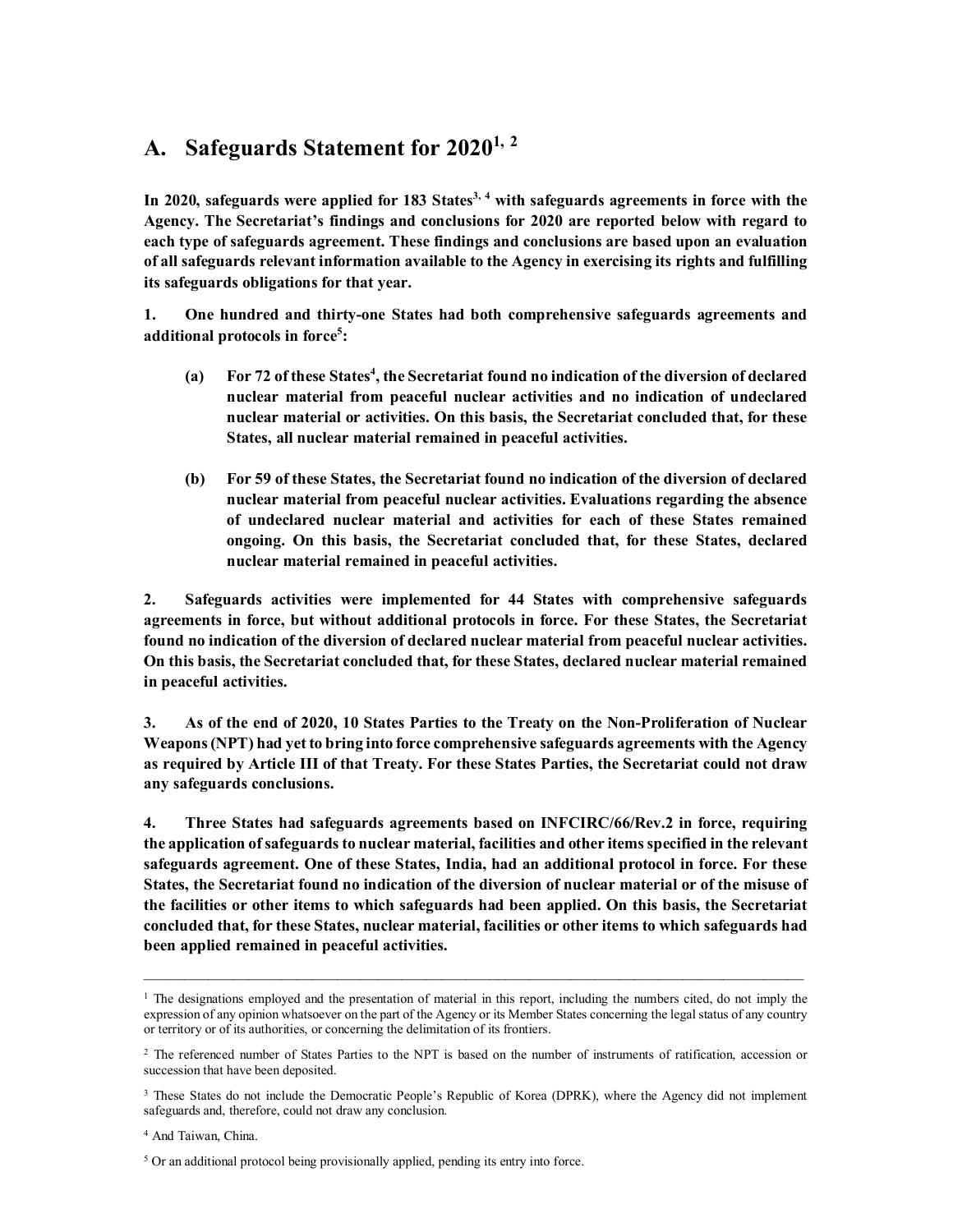**5. Five nuclear-weapon States had voluntary offer agreements and additional protocols in force. Safeguards were implemented with regard to declared nuclear material in selected facilities in all five States. For these States, the Secretariat found no indication of the undeclared withdrawal from safeguards of nuclear material to which safeguards had been applied. On this basis, the Secretariat concluded that, for these States, nuclear material in selected facilities to which safeguards had been applied remained in peaceful activities or had been withdrawn from safeguards as provided for in the agreements.**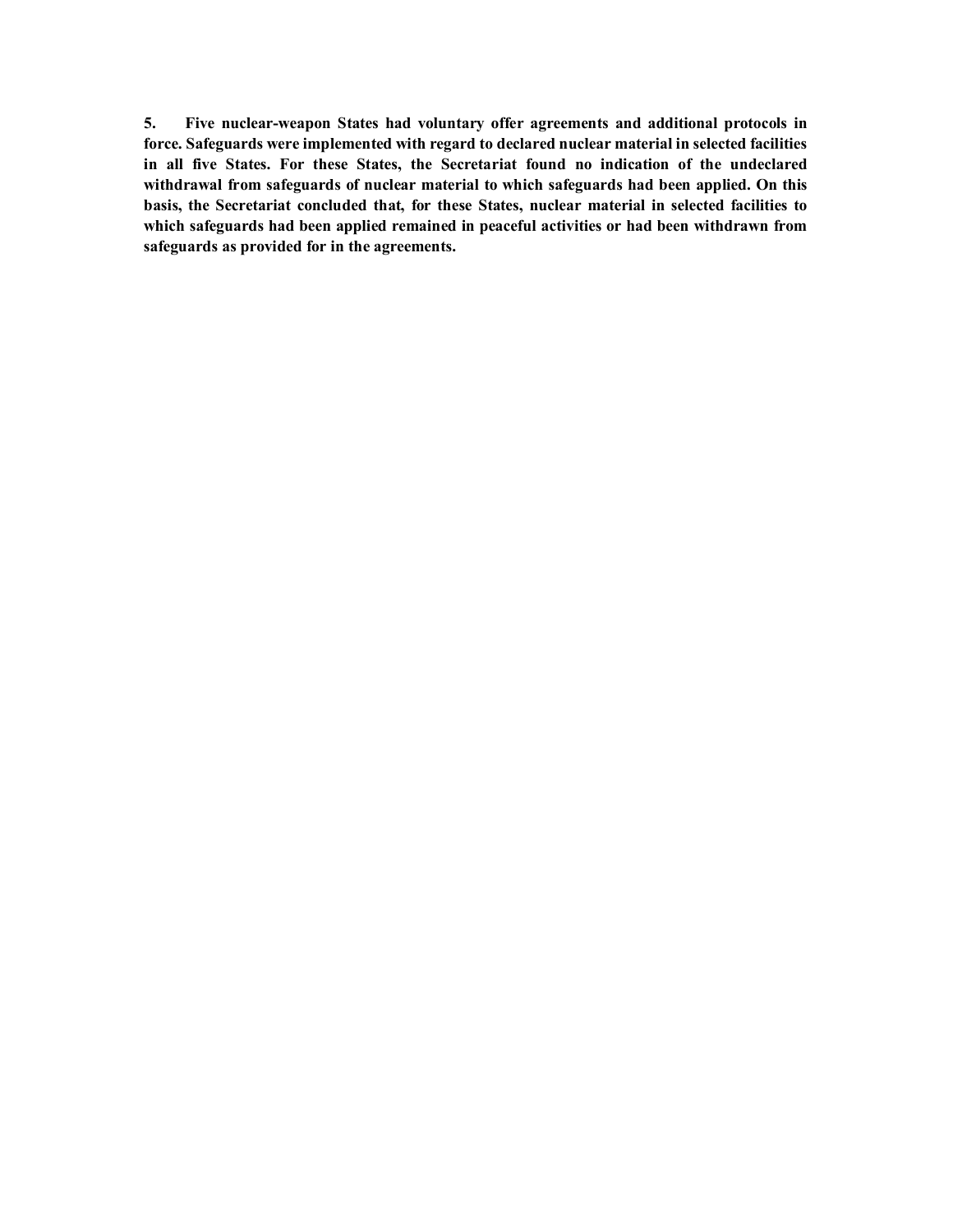# **B. Background to the Safeguards Statement and Summary**

## **B.1. Safeguards conclusions**

1. The *Safeguards Statement* reflects the Secretariat's findings and conclusions resulting from the Agency's activities under the safeguards agreements in force. The Secretariat derives these conclusions on the basis of an evaluation of the results of its safeguards activities and of all other safeguards relevant information available to it. The Secretariat follows uniform internal processes and defined procedures to draw independent and objective safeguards conclusions based on its own verification activities and findings. This section provides background to the *Safeguards Statement*.

#### Values 3-year average<br>2017-2019 for 2019 183 2034 2159 183 States<sup>3, 4</sup> where safeguards Inspections were implemented 137 661 137 620 5 Design information States<sup>4</sup> with additional protocols in force<sup>5</sup> verifications (DIVs) 221 432 **Safequards** 161 216 448 157 ⇒ Complementary accesses (CAs) Significant quantities<sup>6</sup> of in 2020 nuclear material under safeguards 717 12 766.5 717 13 4 98 田 Facilities under safeguards Calendar-days in the field for verification<sup>®</sup> 604 2361.5 607  $\theta$ MBAs containing LOFs7 Additional calendar-days spent under safeguards in the field under quarantine

#### Fact box 1. Safequards activities overview

A summary of the status of safeguards agreements and other information presented below is given  $2<sub>1</sub>$ in Tables 1 to 5 in Section B.7.

#### **B.1.1. States with comprehensive safeguards agreements in force**

Under a comprehensive safeguards agreement, the Agency has the "right and obligation to ensure 3. that safeguards will be applied, in accordance with the terms of the agreement, on all source or special fissionable material in all peaceful nuclear activities within the territory of the State, under its jurisdiction or carried out under its control anywhere, for the exclusive purpose of verifying that such material is not diverted to nuclear weapons or other nuclear explosive devices".<sup>9</sup>

4. Comprehensive safeguards agreements consist of Part I, Part II, and Definitions. Part I consists of general provisions and Part II describes the procedures for implementing those provisions. These procedures include the State's record keeping and reporting obligations with regard to nuclear

<sup>6</sup> Significant quantity — the approximate amount of nuclear material for which the possibility of manufacturing a nuclear explosive device cannot be excluded.

<sup>7</sup> Material balance areas (MBAs) containing locations outside facilities where nuclear material is customarily used (LOFs).

<sup>8</sup> Calendar-days in the field for verification (CDFVs) comprise calendar-days spent on performing inspections, complementary accesses, design information verifications at facilities and information verifications at LOFs and on the associated travel and rest periods.

<sup>&</sup>lt;sup>9</sup> Paragraph 2 of INFCIRC/153 (Corrected).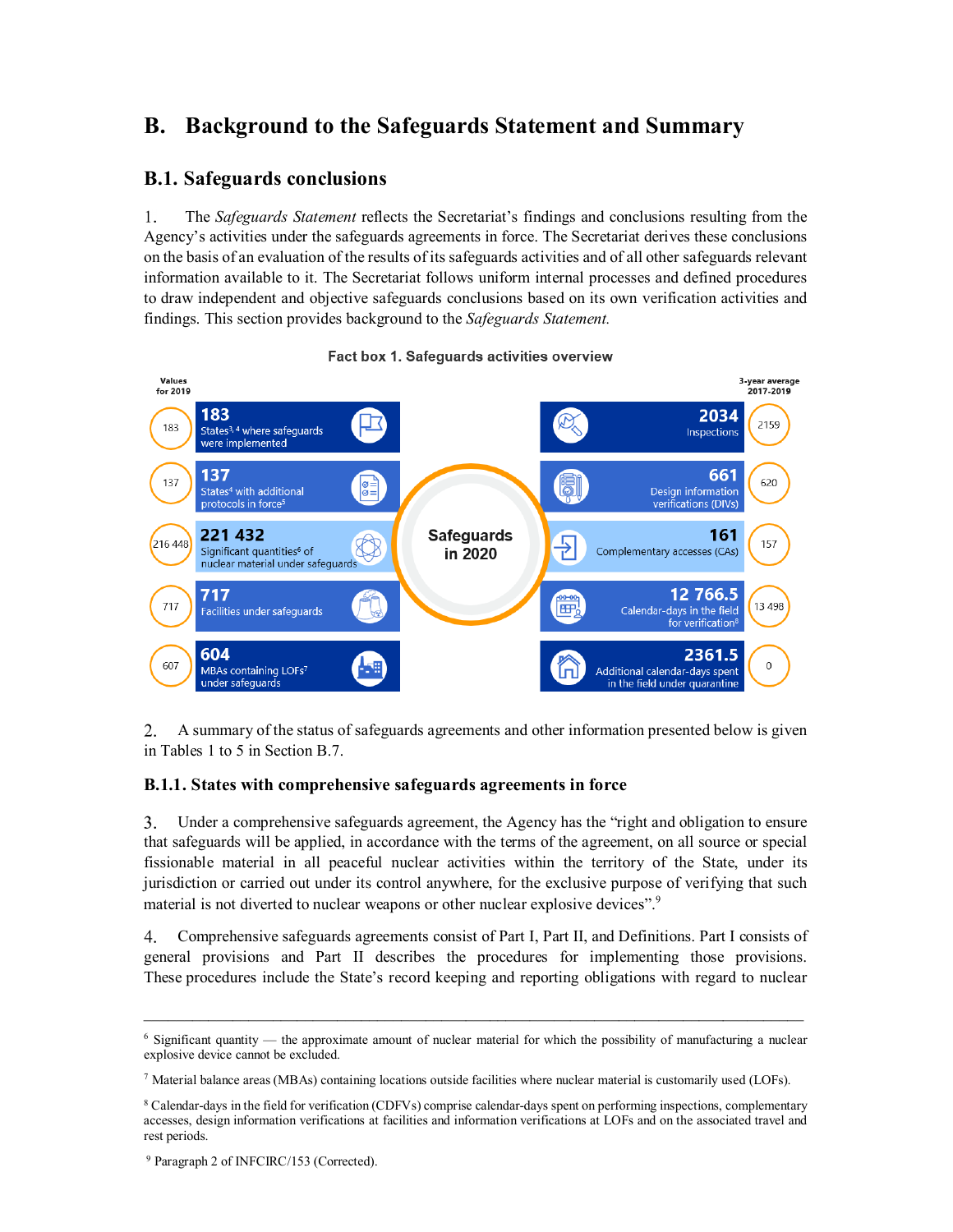material, nuclear facilities and LOFs. They also include procedures related to Agency access to nuclear material, nuclear facilities and LOFs.

5. The procedures set out in Part II of a comprehensive safeguards agreement include certain reporting requirements related to the export and import of material containing uranium or thorium which has not yet reached the stage of processing where its composition and purity make it suitable for fuel fabrication or for isotopic enrichment. Nuclear material which has reached that stage of processing, and any nuclear material produced at a later stage, is subject to all the other safeguards procedures specified in the agreement. An inventory of such nuclear material is established on the basis of an initial report by a State, which is then verified by the Agency and maintained on the basis of subsequent reports by the State and by Agency verification. The Agency performs its verification and evaluation activities in order to confirm that these declarations by the State are correct and complete — i.e. to confirm that all nuclear material in the State remains in peaceful activities.

#### **Small quantities protocols**

Many States with minimal or no nuclear activities have concluded a small quantities protocol 6. (SQP) to their comprehensive safeguards agreement. Under an SQP based on the original standard text<sup>10</sup> submitted to the Board of Governors in 1974, the implementation of most of the safeguards procedures in Part II of a comprehensive safeguards agreement are held in abeyance as long as certain criteria are met. In 2005, the Board of Governors approved the revision<sup>11</sup> of the standard text of the SQP. This revision changed the eligibility criteria for an SQP, making it unavailable to a State with an existing or planned facility, and reduced the number of measures held in abeyance. Of particular importance is the fact that, under the revised standard text of the SQP, the requirement that the State provide the Agency with an initial inventory report and the Agency's right to carry out ad hoc and special inspections are no longer held in abeyance.

#### **Additional protocols**

7. Although the Agency has the authority under a comprehensive safeguards agreement to verify the peaceful use of all nuclear material in a State (i.e. the correctness and completeness of the State's declarations), the tools available to the Agency under such an agreement are limited. The *Model Additional Protocol*<sup>12</sup>, approved by the Board of Governors in 1997, equips the Agency with important additional tools that provide broader access to information and locations. The measures provided for under an additional protocol thus significantly increase the Agency's ability to verify the peaceful use of all nuclear material in a State with a comprehensive safeguards agreement.

#### **B.1.1.1. States with both comprehensive safeguards agreements and additional protocols in force<sup>5</sup>**

#### **Status of implementation**

As of 31 December 2020, 131  $(131)^{13}$  States had both comprehensive safeguards agreements and 8. additional protocols in force<sup>5</sup>.

Safeguards implementation involved, as appropriate, activities carried out in the field, at regional 9. offices and at Agency Headquarters in Vienna. The activities at Headquarters included the evaluation of States' accounting reports and other information required under comprehensive safeguards

<sup>10</sup> GOV/INF/276/Annex B.

<sup>&</sup>lt;sup>11</sup> GOV/INF/276/Mod.1 and Corr.1.

<sup>12</sup> INFCIRC/540 (Corrected), *Model Protocol Additional to the Agreement(s) between State(s) and the International Atomic Energy Agency for the Application of Safeguards*.

<sup>&</sup>lt;sup>13</sup> The numbers in parentheses provide the respective data for 2019.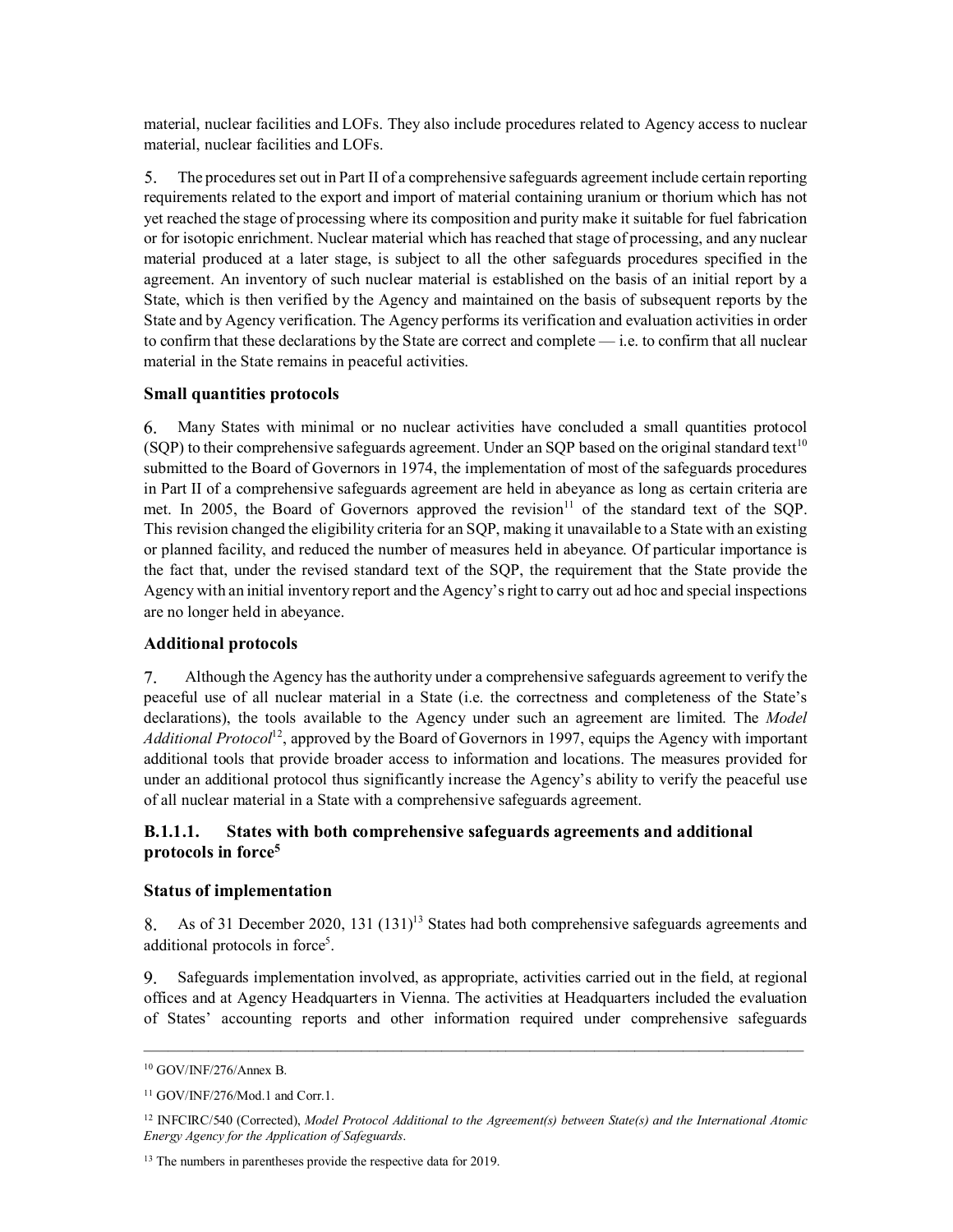agreements and additional protocols and the evaluation of safeguards relevant information from other sources.

#### **Deriving conclusions**

A safeguards conclusion that all nuclear material has remained in peaceful activities in a State is based on the Agency's finding that there are no indications of diversion of declared nuclear material from peaceful nuclear activities and no indications of undeclared nuclear material or activities in the State as a whole. The Agency draws such a conclusion only where a State has both a comprehensive safeguards agreement and an additional protocol in force and the evaluations described below have been completed.

To ascertain that there are no indications of diversion of declared nuclear material from peaceful nuclear activities in a State, the Agency needs to carry out a comprehensive evaluation of all safeguards relevant information available to it, which includes information provided by the State with regard to the design and operation of nuclear facilities and LOFs, the State's nuclear material accounting reports, the State's declarations submitted under the additional protocol and the results of the Agency's in-field activities carried out to verify the State's declarations.

To ascertain that there are no indications of undeclared nuclear material or activities in a State, the Agency needs to carry out an evaluation of the consistency of the State's declared nuclear programme with the results of the Agency's verification activities under the relevant safeguards agreements and additional protocols and with all other safeguards relevant information available to the Agency. In particular, the Agency needs to have:

- Conducted a comprehensive State evaluation based on all safeguards relevant information available to the Agency about the State's nuclear and nuclear-related activities (including design information on facilities and information on LOFs, declarations submitted under additional protocols, and information collected by the Agency through its verification activities and from other sources);
- Performed complementary access, as necessary, in accordance with the State's additional protocol;
- Addressed all anomalies, discrepancies and inconsistencies identified in the course of its evaluation and verification activities.

When the evaluations described in paragraphs 11 and 12 above have been completed and no indication has been found by the Agency that, in its judgement, would give rise to a safeguards concern, the Secretariat can draw the broader conclusion that all nuclear material in a State remained in peaceful activities. Subsequently, when the necessary arrangements have been completed, the Agency implements integrated safeguards — an optimized combination of safeguards measures available under comprehensive safeguards agreements and additional protocols — for that State. Due to increased assurance of the absence of undeclared nuclear material and activities for the State as a whole, the frequency and the intensity of verification activities at declared facilities and LOFs are optimized. Integrated safeguards were implemented for the whole of 2020 or part thereof for 66 (67) States.<sup>4, 14</sup>

<sup>14</sup> Albania, Andorra, Armenia, Australia, Austria, Bangladesh, Belgium, Botswana, Bulgaria, Burkina Faso, Canada, Chile, Croatia, Cuba, the Czech Republic, Denmark, Ecuador, Estonia, Finland, Germany, Ghana, Greece, the Holy See, Hungary, Iceland, Indonesia, Ireland, Italy, Jamaica, Japan, Kazakhstan, the Republic of Korea, Kuwait, Latvia, Liechtenstein, Lithuania, Luxembourg, Madagascar, Mali, Malta, Mauritius, Monaco, Montenegro, the Netherlands, New Zealand, North Macedonia, Norway, Palau, Peru, the Philippines, Poland, Portugal, Romania, Seychelles, Singapore, Slovakia, Slovenia, South Africa, Spain, Sweden, Switzerland, Tajikistan, the United Republic of Tanzania, Uruguay, Uzbekistan and Viet Nam.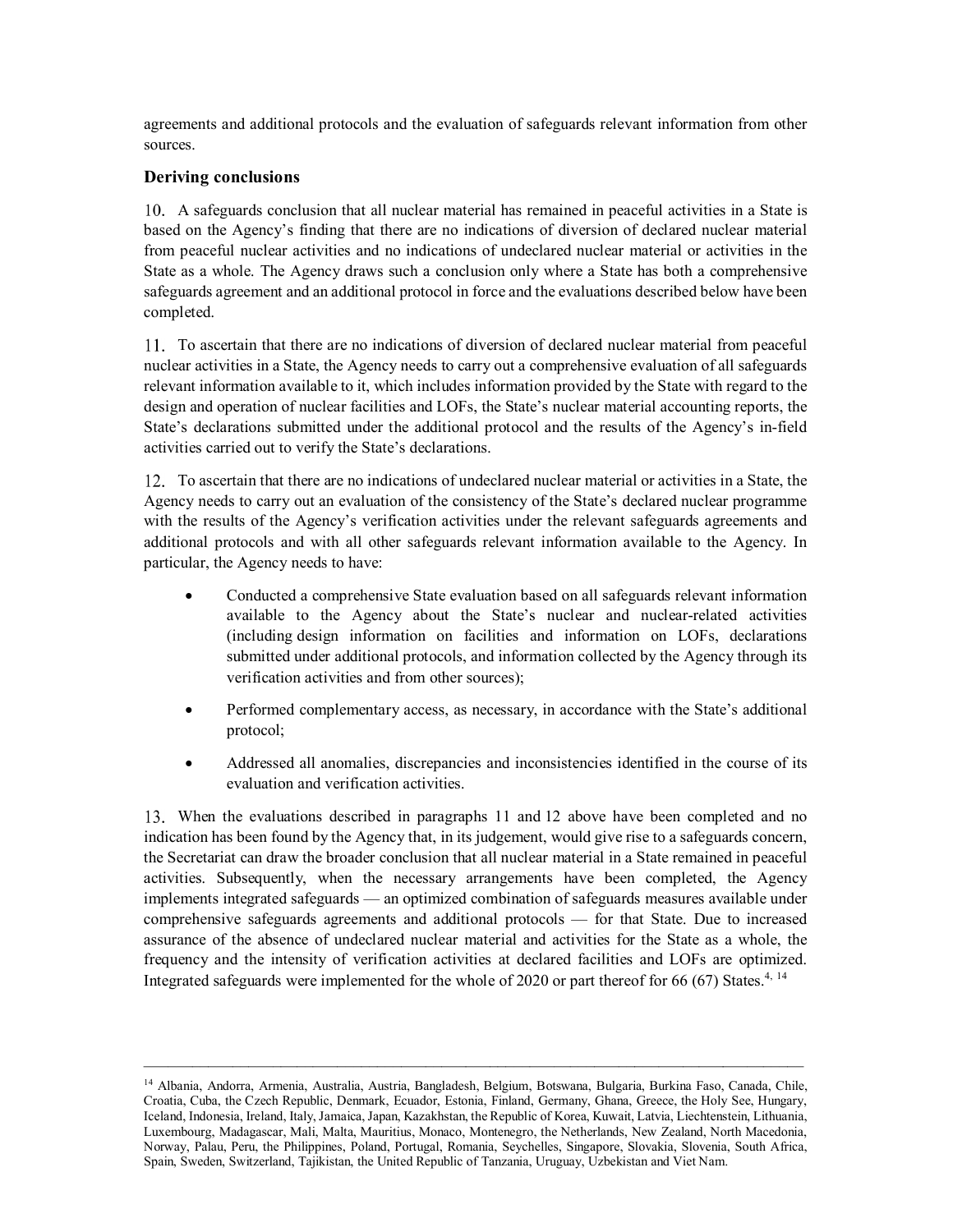#### **Islamic Republic of Iran**

During 2020, the Agency interacted with the Islamic Republic of Iran (Iran) to clarify information relating to the correctness and completeness of Iran's declarations under its Safeguards Agreement and Additional Protocol. A full and prompt explanation for the presence of uranium particles of anthropogenic origin, including isotopically altered particles of low enriched uranium, at a location in Iran not declared to the Agency, was still pending at the end of the year. Following Iran's denial of access to Agency inspectors to two other locations in Iran not declared to the Agency, the Director General visited Tehran in August to establish a direct channel of communication with high level Iranian officials and to make concrete progress in addressing the Agency's outstanding questions related to safeguards, and in particular to resolve the issue of access. Access was provided by Iran to the Agency soon thereafter. Three reports on safeguards implementation issues were submitted by the Director General to the Board of Governors entitled *NPT Safeguards Agreement with the Islamic Republic of Iran* (GOV/2020/15, GOV/2020/30 and GOV/2020/47).

#### **Overall conclusions for 2020**

On the basis of the evaluations described in paragraphs 11 and 12, the Secretariat drew the conclusions referred to in paragraph 1(a) of the *Safeguards Statement* for 72 (69) States<sup>4</sup> — Albania, Andorra, Armenia, Australia, Austria, Bangladesh, Belgium, Botswana, Bulgaria, Burkina Faso, Canada, Chile, Croatia, Cuba, the Czech Republic, Denmark<sup>15</sup>, Ecuador, El Salvador, Estonia, Finland, Germany, Ghana, Greece, the Holy See, Hungary, Iceland, Indonesia, Ireland, Italy, Jamaica, Japan, Jordan, Kazakhstan, the Republic of Korea, Kuwait, Latvia, Libya, Liechtenstein, Lithuania, Luxembourg, Madagascar, Mali, Malta, Mauritius, Monaco, Montenegro, the Netherlands<sup>16</sup>, New Zealand<sup>17</sup>, Nicaragua, Nigeria, North Macedonia, Norway, Palau, Peru, the Philippines, Poland, Portugal, Romania, Seychelles, Singapore, Slovakia, Slovenia, South Africa, Spain, Sweden, Switzerland, Tajikistan, Turkey, the United Republic of Tanzania, Uruguay, Uzbekistan and Viet Nam.

Because the evaluation process described in paragraph 12 had not yet been completed for 59 (62) States, the conclusion drawn for these States relates only to declared nuclear material in peaceful activities. The conclusion in paragraph 1(b) of the *Safeguards Statement* was drawn for Afghanistan, Angola, Antigua and Barbuda, Azerbaijan, Bahrain, Benin, Bosnia and Herzegovina, Burundi, Cambodia, Cameroon, the Central African Republic, Chad, Colombia, Comoros, Congo, Costa Rica, Côte d'Ivoire, Cyprus, the Democratic Republic of the Congo, Djibouti, the Dominican Republic, Eswatini, Ethiopia, Fiji, Gabon, The Gambia, Georgia, Guatemala, Haiti, Honduras, the Islamic Republic of Iran, Iraq, Kenya, Kyrgyzstan, Lesotho, Liberia, Malawi, the Marshall Islands, Mauritania, Mexico, Mongolia, Morocco, Mozambique, Namibia, the Niger, Panama, Paraguay, the Republic of Moldova, Rwanda, Saint Kitts and Nevis, Senegal, Serbia, Thailand, Togo, Turkmenistan, Uganda, Ukraine, the United Arab Emirates and Vanuatu.

<sup>&</sup>lt;sup>15</sup> This conclusion is drawn with regard to that part of Denmark which is covered by INFCIRC/193 and INFCIRC/193/Add.8, i.e. Denmark and the Faroe Islands, and to Greenland for which Denmark has concluded a separate comprehensive safeguards agreement and an additional protocol thereto (INFCIRC/176 and INFCIRC/176/Add.1, respectively).

<sup>&</sup>lt;sup>16</sup> This conclusion is drawn with regard only to that part of the Netherlands which is covered by INFCIRC/193 and INFCIRC/193/Add.8, i.e. the Netherlands in Europe, which excludes the Caribbean part of the Netherlands (the islands of Bonaire, Sint Eustatius and Saba), Aruba, Curaçao and Sint Maarten. The Netherlands has concluded a separate comprehensive safeguards agreement that applies to its constituent parts mentioned above (INFCIRC/229), but has not yet concluded an additional protocol thereto.

<sup>&</sup>lt;sup>17</sup> This conclusion is drawn with regard only to New Zealand which is covered by INFCIRC/185 and INFCIRC/185/Add.1; it is not drawn for the Cook Islands and Niue, which are also covered by INFCIRC/185, but not by INFCIRC/185/Add.1.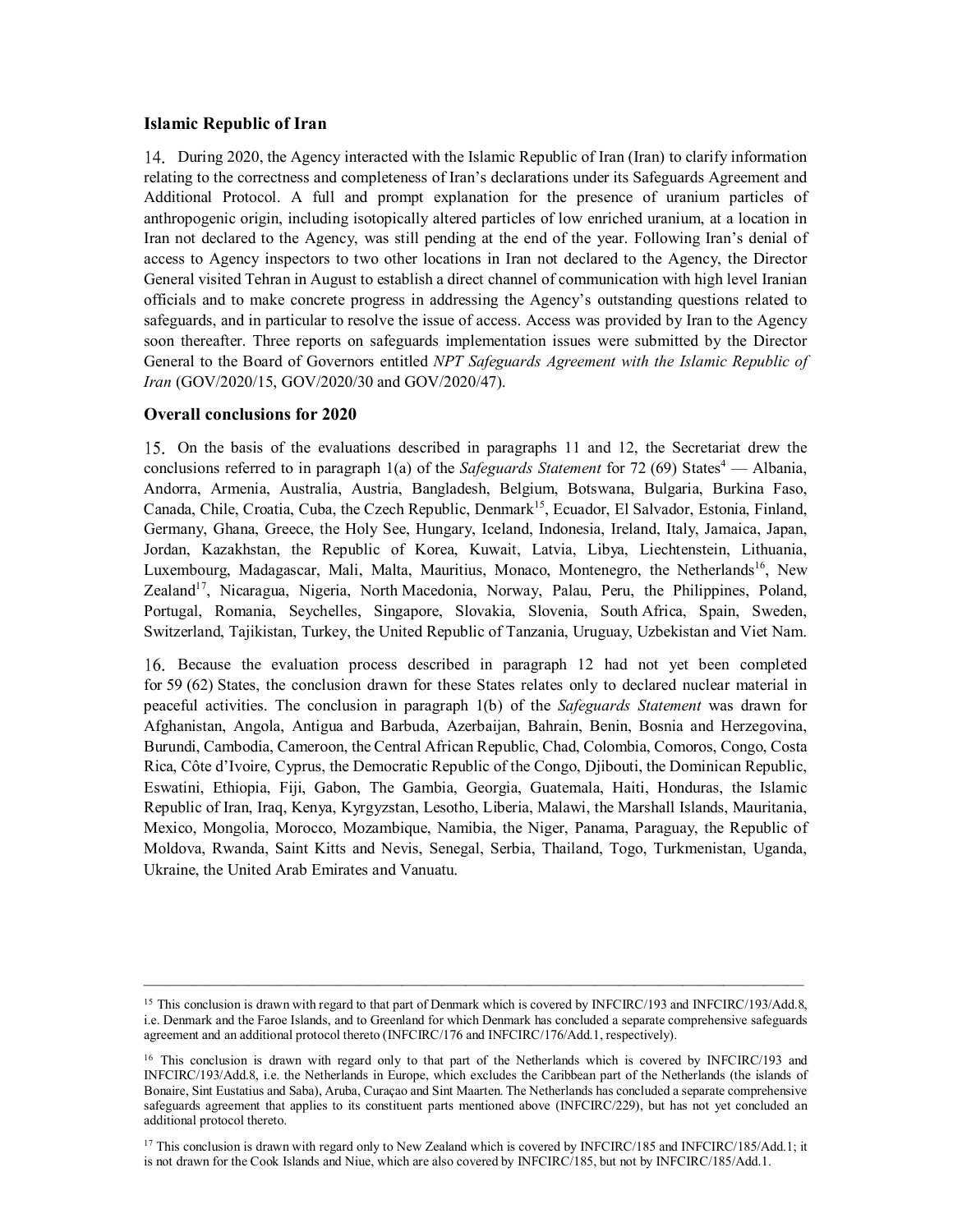### **B.1.1.2. States with comprehensive safeguards agreements in force but no additional protocols in force**

#### **Status of implementation**

17. As of 31 December 2020, safeguards were implemented for 44 (44) States in this category. Safeguards implementation involved activities in the field and at Headquarters, including the evaluation of States' accounting reports and other information required under comprehensive safeguards agreements and the evaluation of safeguards relevant information from other sources.

#### **Deriving conclusions**

For a State with a comprehensive safeguards agreement, the Agency's right and obligation are as 18. described in paragraph 3 above. Although the implementation of safeguards strengthening measures<sup>18</sup> under such an agreement have increased the Agency's ability to detect undeclared nuclear material and activities, the activities that the Agency may conduct in this regard are limited for a State without an additional protocol. Thus, the conclusion in the *Safeguards Statement* for a State with a comprehensive safeguards agreement alone relates only to the non-diversion of declared nuclear material from peaceful activities.

In the course of its evaluation, the Agency also seeks to determine whether there is any indication of undeclared nuclear material or activities in the State as a whole which would need to be reflected in the *Safeguards Statement*. However, without the measures provided for in the *Model Additional Protocol* being implemented, the Agency is not able to provide credible assurance of the absence of undeclared nuclear material and activities for the State as a whole.

#### **Syrian Arab Republic**

In August 2020, the Director General submitted a report to the Board of Governors entitled *Implementation of the NPT Safeguards Agreement in the Syrian Arab Republic* (GOV/2020/43) covering relevant developments since the previous report in August 2019 (GOV/2019/34). The Director General informed the Board of Governors that no new information had come to the knowledge of the Agency that would have an impact on the Agency's assessment that it was very likely that a building destroyed at the Dair Alzour site was a nuclear reactor that should have been declared to the Agency by Syria.<sup>19</sup> In 2020, the Director General urged Syria to cooperate fully with the Agency in connection with all unresolved issues, and expressed his willingness to engage with Syria to take concrete steps towards a mutually acceptable solution to this matter. Syria has yet to respond to these calls.

In 2020, inspections were carried out at the Miniature Neutron Source Reactor facility near Damascus and a LOF in Homs.

On the basis of the evaluation of information provided by Syria, and all other safeguards relevant information available to it, the Agency found no indication of the diversion of declared nuclear material from peaceful activities. For 2020, the Agency concluded for Syria that declared nuclear material remained in peaceful activities.

\_\_\_\_\_\_\_\_\_\_\_\_\_\_\_\_\_\_\_\_\_\_\_\_\_\_\_\_\_\_\_\_\_\_\_\_\_\_\_\_\_\_\_\_\_\_\_\_\_\_\_\_\_\_\_\_\_\_\_\_\_\_\_\_\_\_\_\_\_\_\_\_\_\_\_\_\_\_\_\_\_\_ <sup>18</sup> Such measures include the early provision of design information, environmental sampling and the use of satellite imagery.

<sup>&</sup>lt;sup>19</sup> The Board of Governors, in its resolution GOV/2011/41 of June 2011 (adopted by a vote), had, inter alia, called on Syria to urgently remedy its non-compliance with its NPT Safeguards Agreement and, in particular, to provide the Agency with updated reporting under its Safeguards Agreement and access to all information, sites, material and persons necessary for the Agency to verify such reporting and resolve all outstanding questions so that the Agency could provide the necessary assurance as to the exclusively peaceful nature of Syria's nuclear programme.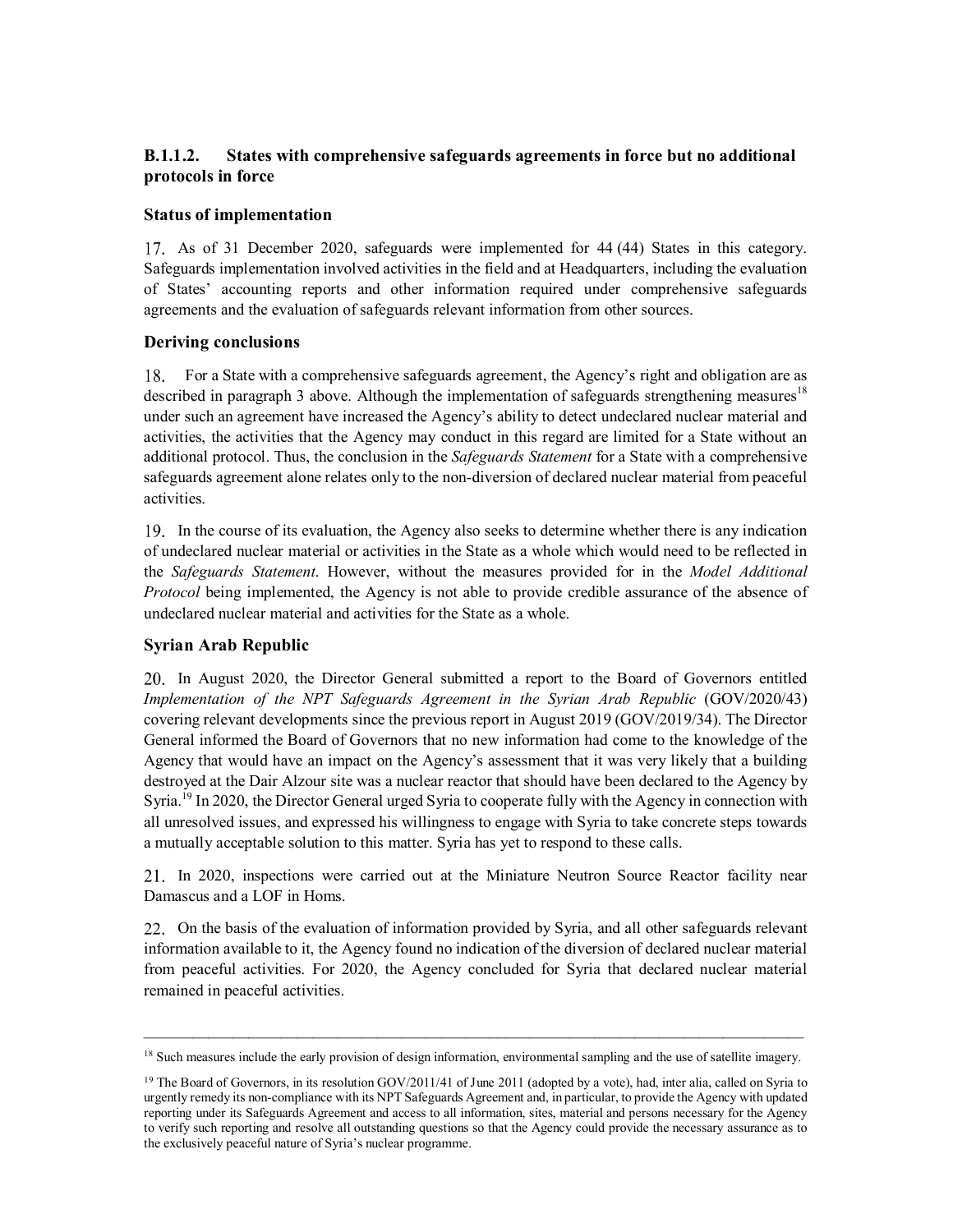#### **Overall conclusions for 2020**

On the basis of the evaluation performed and as reflected in paragraph 2 of the *Safeguards Statement*, the Secretariat concluded that for the 44 (44) States<sup>20</sup>, declared nuclear material remained in peaceful activities. This conclusion was drawn for Algeria, Argentina, the Bahamas, Barbados, Belarus, Belize, Bhutan, the Plurinational State of Bolivia, Brazil, Brunei Darussalam, Dominica, Egypt, Grenada, Guyana, Kiribati, the Lao People's Democratic Republic, Lebanon, Malaysia, Maldives, Myanmar, Nauru, Nepal, Oman, Papua New Guinea, Qatar, Saint Lucia, Saint Vincent and the Grenadines, Samoa, San Marino, Saudi Arabia, Sierra Leone, Solomon Islands, Sri Lanka, the Sudan, Suriname, the Syrian Arab Republic, Tonga, Trinidad and Tobago, Tunisia, Tuvalu, the Bolivarian Republic of Venezuela, Yemen, Zambia and Zimbabwe.

#### **B.1.2. States Parties to the NPT without comprehensive safeguards agreements in force**

As of 31 December 2020, 10 (10) States Parties to the NPT had yet to bring comprehensive safeguards agreements into force pursuant to Article III of the Treaty.

#### **Overall conclusions for 2020**

As indicated in paragraph 3 of the *Safeguards Statement*, the Secretariat could not draw any safeguards conclusions for Cabo Verde, Equatorial Guinea, Eritrea, Guinea, Guinea-Bissau, the Federated States of Micronesia, Sao Tome and Principe, Somalia, the State of Palestine<sup>21</sup> and Timor-Leste.

#### **B.1.3. States with safeguards agreements based on INFCIRC/66/Rev.2 in force**

Under safeguards agreements based on INFCIRC/66/Rev.2, the Agency applies safeguards in order to ensure that nuclear material, facilities and other items specified under the safeguards agreement are not used for the manufacture of any nuclear weapon or to further any military purpose, and that such items are used exclusively for peaceful purposes and are not used for the manufacture of any nuclear explosive device.

#### **Status of implementation**

As of 31 December 2020, safeguards were implemented at facilities in India, Israel and Pakistan pursuant to safeguards agreements based on INFCIRC/66/Rev.2. India has an additional protocol to its INFCIRC/754 safeguards agreement in force.

#### **Deriving conclusions**

The conclusion described in paragraph 4 of the *Safeguards Statement* is reported for these three States, and relates to the nuclear material, facilities and other items to which safeguards were applied. To draw such a conclusion in respect of these States, the Agency evaluates all safeguards relevant information available to it, including verification results and information about facility design features and operations.

 $^{20}$  In addition, this conclusion is drawn for those territories of the Netherlands referred to in footnote 16 for which the broader conclusion is not drawn – i.e. the Caribbean part of the Netherlands (the islands of Bonaire, Sint Eustatius and Saba), Aruba, Curaçao and Sint Maarten; and the Cook Islands and Niue, which are covered by New Zealand's comprehensive safeguards agreement but not by its additional protocol – see footnote 17. It is also drawn for France's territories covered by the safeguards agreement reproduced in INFCIRC/718 between France, EURATOM and the Agency pursuant to Additional Protocol I to the Treaty of Tlatelolco; and for the United States of America's territories covered by the safeguards agreement reproduced in INFCIRC/366 between the United States of America and the Agency pursuant to Additional Protocol I to the Treaty of Tlatelolco.

 $21$  The designation employed does not imply the expression of any opinion whatsoever concerning the legal status of any country or territory or of its authorities, or concerning the delimitation of its frontiers.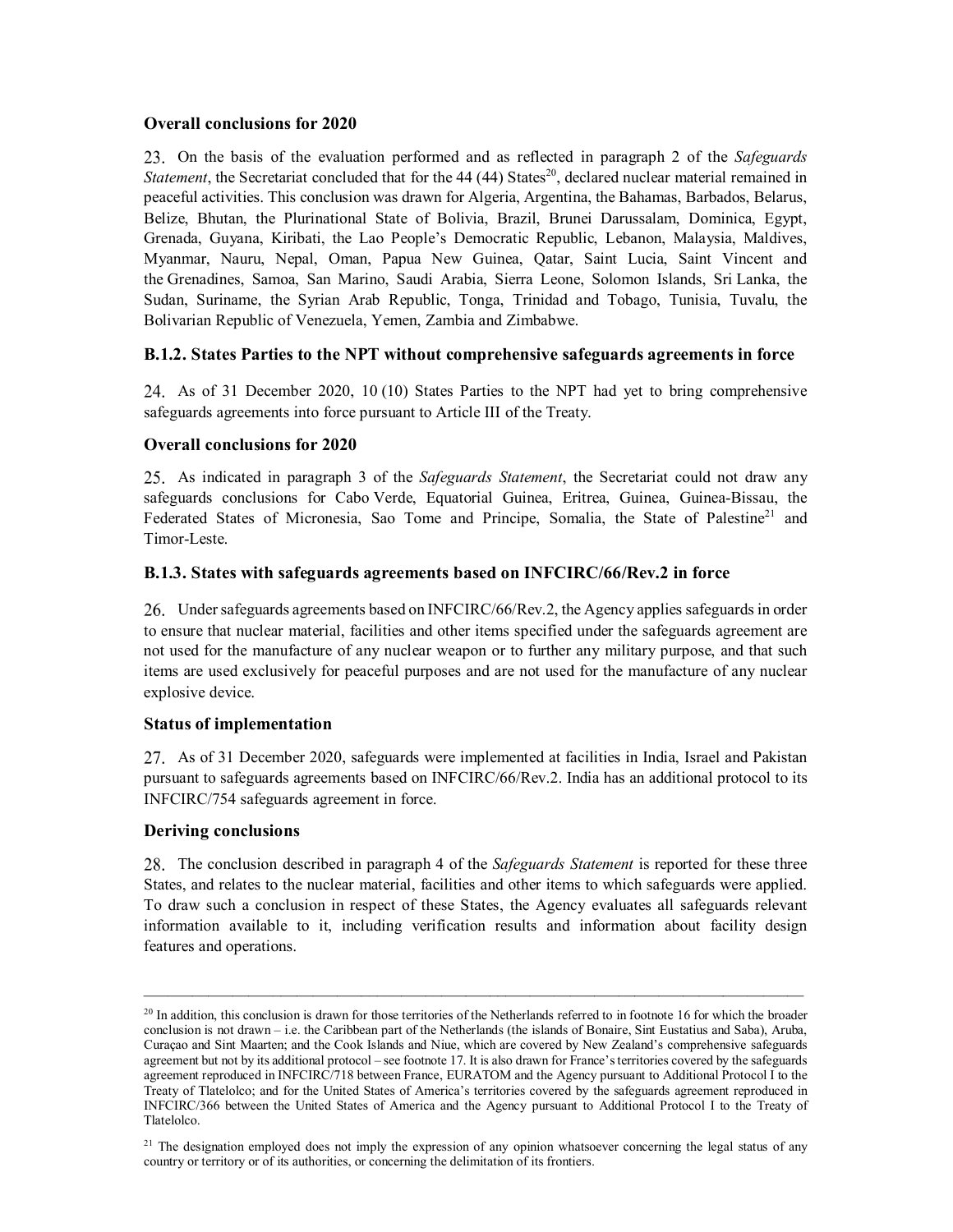### **Overall conclusions for 2020**

On the basis of the results of its verification and evaluation activities, the Secretariat concluded that the nuclear material, facilities or other items to which safeguards were applied in India, Israel and Pakistan remained in peaceful activities.

### **B.1.4. States with both voluntary offer agreements and additional protocols in force**

Under a voluntary offer agreement, the Agency applies safeguards to nuclear material in those facilities that have been selected by the Agency from the State's list of eligible facilities in order to verify that the material is not withdrawn from peaceful activities except as provided for in the agreement. In selecting facilities under voluntary offer agreements for the application of safeguards, the Agency takes such factors into consideration as: (i) whether the selection of a facility would satisfy legal obligations arising from other agreements concluded by the State; (ii) whether useful experience may be gained in implementing new safeguards approaches or in using advanced equipment and technology; and (iii) whether the cost efficiency of Agency safeguards may be enhanced by applying safeguards, in the exporting State, to nuclear material being shipped to States with comprehensive safeguards agreements in force. By implementing measures under the additional protocol in these five States with voluntary offer agreements, the Agency also seeks to obtain and verify information that could enhance the safeguards conclusions for States with comprehensive safeguards agreements in force.

### **Status of implementation**

During 2020, safeguards were implemented at 11 facilities selected by the Agency in the five States with voluntary offer agreements in force: China, France, the Russian Federation, the United Kingdom of Great Britain and Northern Ireland (United Kingdom) and the United States of America.

### **Deriving conclusions**

The conclusion contained in paragraph 5 of the *Safeguards Statement* is reported for the five States with voluntary offer agreements in force in which safeguards were applied to nuclear material in selected facilities. To draw the safeguards conclusion, the Agency evaluates all safeguards relevant information available to it, including verification results and information about facility design features and operations.

#### **Overall conclusions for 2020**

On the basis of the results of its verification and evaluation activities, the Secretariat concluded for China, France, the Russian Federation, the United Kingdom and the United States of America that nuclear material to which safeguards had been applied in selected facilities remained in peaceful activities or had been withdrawn as provided for in the agreements. There were no such withdrawals from the selected facilities in France, the Russian Federation, the United Kingdom and the United States of America.

## **B.2. Verification and Monitoring in the Islamic Republic of Iran in light of United Nations Security Council Resolution 2231 (2015)**

The Agency continued to verify and monitor the nuclear-related commitments of the Islamic Republic of Iran (Iran) under the Joint Comprehensive Plan of Action (JCPOA). During 2020, Iran continued to provisionally apply the additional protocol to its Safeguards Agreement in accordance with Article 17(b) of the Additional Protocol, pending its entry into force. During the year, four quarterly reports and four reports providing updates on developments in between the issuance of quarterly reports were submitted to the Board of Governors and in parallel to the United Nations Security Council entitled *Verification and monitoring in the Islamic Republic of Iran in light of United Nations Security Council*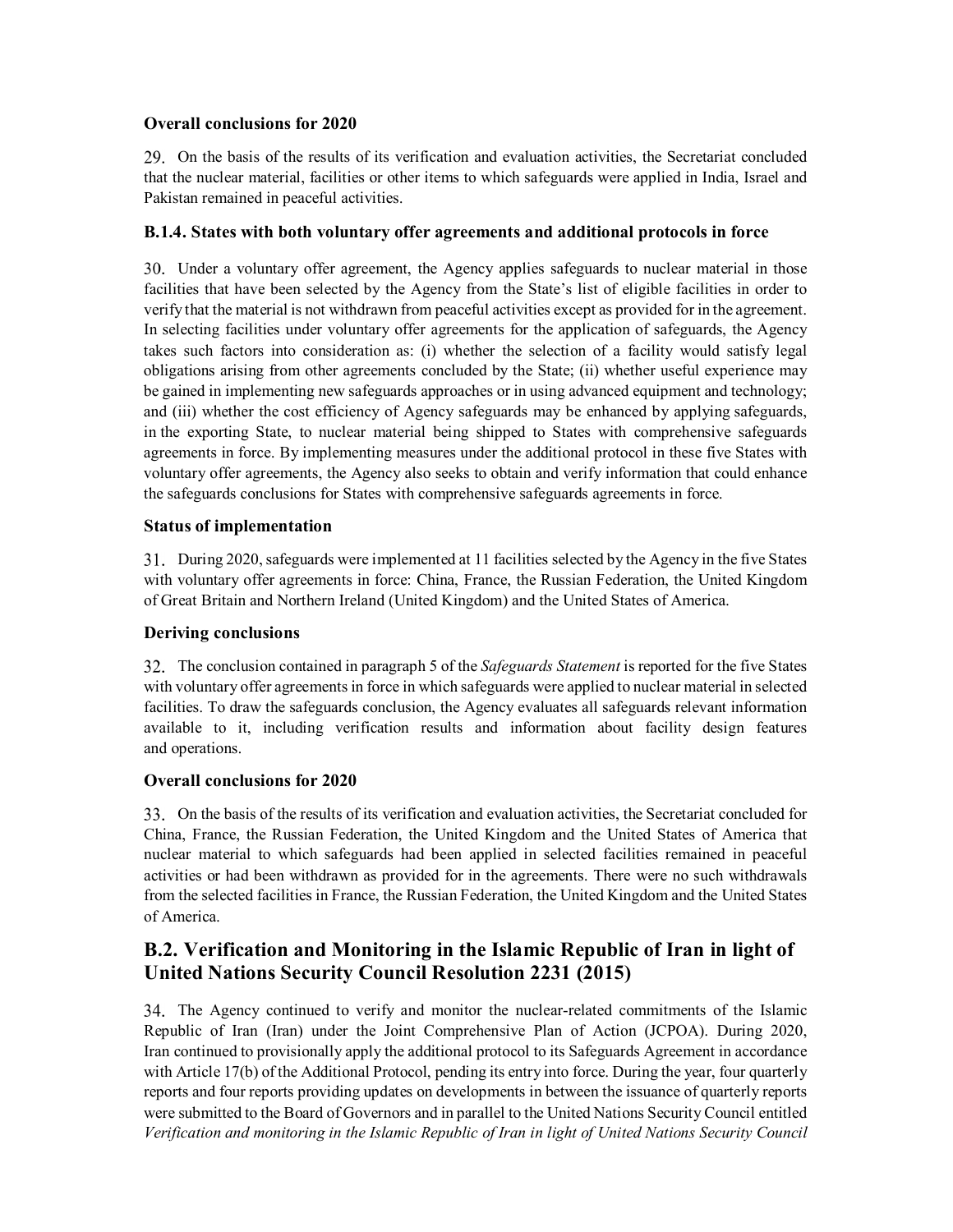*resolution 2231 (2015)* (GOV/2020/5, GOV/2020/26, GOV/2020/41, GOV/2020/51; and GOV/INF/2020/10, GOV/INF/2020/15, GOV/INF/2020/16 and GOV/INF/2020/17).

# **B.3. Democratic People's Republic of Korea**

In September 2020, the Director General submitted a report to the Board of Governors and General Conference entitled *Application of Safeguards in the Democratic People's Republic of Korea* (GOV/2020/42–GC(64)/18), which provided an update of developments since the Acting Director General's report of August 2019 (GOV/2019/33–GC(63)/20).

Since 1994, the Agency has not been able to conduct all necessary safeguards activities provided for in the DPRK's NPT Safeguards Agreement. From the end of 2002 until July 2007, the Agency was not able — and, since April 2009, has not been able — to implement any verification measures in the DPRK, and, therefore, the Agency could not draw any safeguards conclusion regarding the DPRK.

In 2020, no verification activities were implemented in the field but the Agency continued to monitor developments in the DPRK's nuclear programme and to evaluate all safeguards relevant information available to it, including open source information and satellite imagery.

In 2020, the Secretariat further intensified efforts to enhance the Agency's readiness to play its essential role in verifying the DPRK's nuclear programme. The Secretariat has intensified its open source information collection and analysis of the DPRK's nuclear programme, expanded its collection and analysis of high-resolution commercial satellite imagery to monitor the DPRK's nuclear programme, completed the procurement of equipment and supplies necessary to ensure that the Agency is prepared to promptly initiate verification and monitoring activities in the DPRK, trained Agency inspectors on the technical features of DPRK facilities and on the technologies relevant to the DPRK's nuclear programme, documented the knowledge of inspectors with experience conducting verification and monitoring in the DPRK and consolidated historical information acquired from such past activities with current information. Once a political agreement has been reached among the countries concerned, the Agency is ready to return to the DPRK in a timely manner, if requested to do so by the DPRK and subject to approval by the Board of Governors.

In 2020, the Agency continued to monitor the Yongbyon site. During 2020, there were no indications of the operation of the Yongbyon Experimental Nuclear Power Plant (5MW(e)) reactor, nor any indications of reprocessing activities at the Radiochemical Laboratory. By late 2020, there were no indications of the production of enriched uranium at the reported enrichment facility in the Yongbyon Nuclear Fuel Rod Fabrication Plant. Based on the Agency's observations, it is likely that internal construction work continued at the light water reactor (LWR) under construction. The Agency has not observed any indications of operation of the LWR, although there were indications of tests of the infrastructure for cooling water in April, November, and December 2020.

In 2020, at the group of buildings within a security perimeter at Kangson, in the vicinity of Pyongyang, $^{22}$  there were indications of ongoing activities.

The Agency has not had access to the Yongbyon site or to other locations in the DPRK. Without such access, the Agency cannot confirm either the operational status or configuration/design features of the facilities or locations, or the nature and purpose of the activities conducted therein.

In 2020, some of the DPRK's nuclear facilities appeared not to be operating, while activities at some other facilities continued or developed further. The DPRK's nuclear activities remain a cause for serious concern. The continuation of the DPRK's nuclear programme is a clear violation of relevant United Nations Security Council resolutions and is deeply regrettable.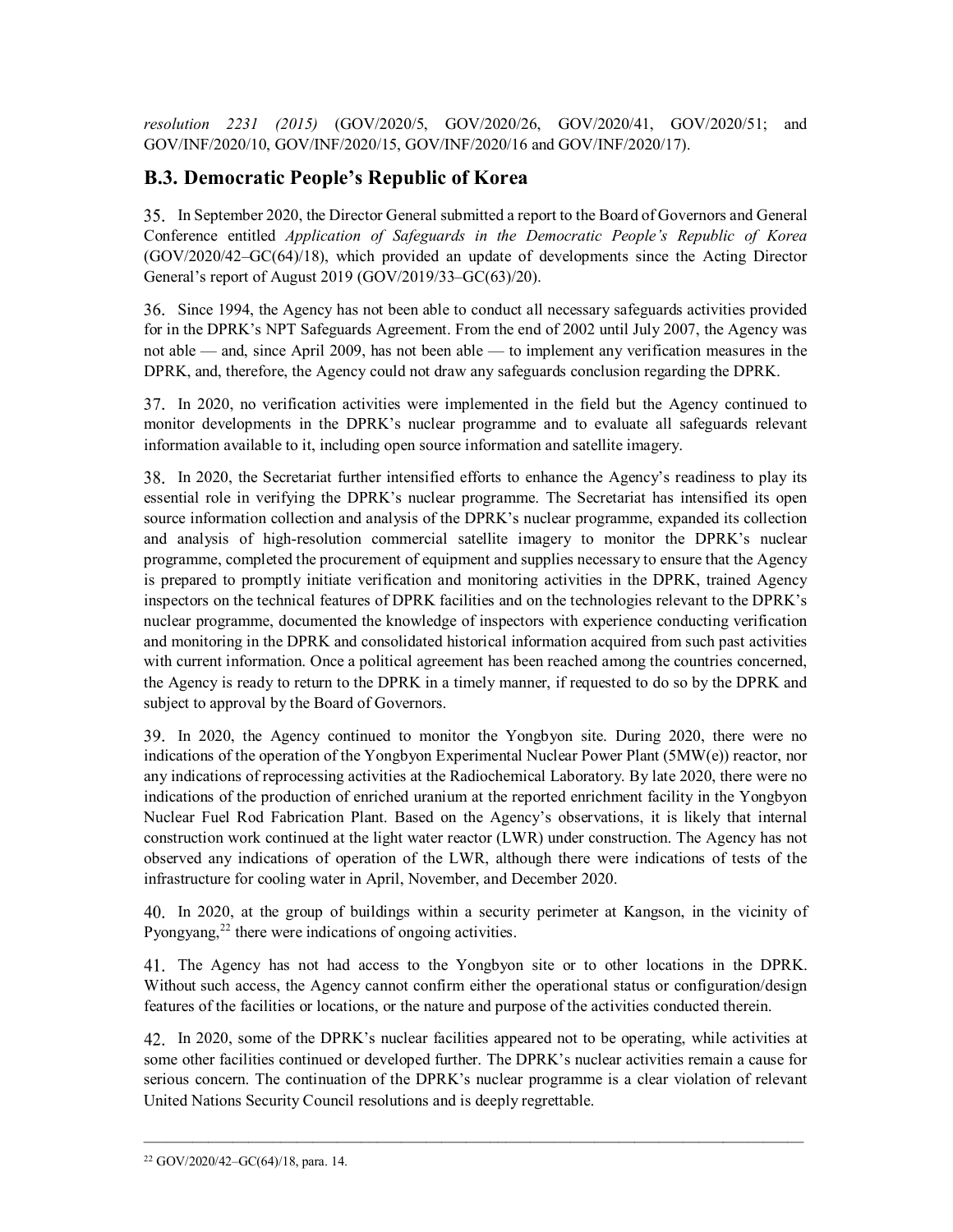### **B.4. Areas of difficulty in safeguards implementation**

The restrictions implemented worldwide to contain the COVID-19 pandemic have created unprecedented challenges to the Agency's implementation of safeguards, both in the field and at Headquarters. The most significant impact was on the Agency's ability to conduct a number of its planned in-field verification activities. This required the Agency to take a number of measures to overcome or mitigate this impact, including prioritizing time-critical, in-field verification activities, enhancing the protection of the health and safety of the staff on duty travel, and strengthening the collaboration with the States concerned to arrange the necessary access to nuclear facilities and other safeguarded locations for the Agency's inspectors, including using chartered flights or other means of alternative travel. Despite the difficulties caused by the COVID-19 pandemic, during the year the Agency maintained a level of effectiveness of safeguards implementation consistent with previous years to meet its safeguards objectives and support the safeguards conclusion for 2020, albeit with reduced efficiency.

The performance and the effectiveness of State or regional authorities responsible for safeguards implementation (SRAs) and of their respective systems of accounting for and control of nuclear material (SSACs/RSACs) have a significant impact upon the effectiveness and efficiency of Agency safeguards implementation. The effectiveness of some SRAs is affected by issues identified by the Agency in one or more of the following areas: provision of safeguards information to the Agency; provision of access to the Agency to conduct in-field verification activities; technical effectiveness of SSACs; and States' cooperation and logistical support related to the Agency's verification activities in the field or at Headquarters. During 2020, some of these shortcomings were exacerbated by the COVID-19 pandemic. Addressing these issues led to additional costs, effort and resources for the Agency.

In 2020, despite the above-mentioned issues, the Agency — based on the evaluation of all safeguards relevant information available to it — was able to draw the safeguards conclusions as reported in the Safeguards Statement for 2020.

The Agency continues to address these issues to resolve them through cooperation and engagement with the States concerned. There are different causes of these issues. Some States have still not established SSACs, which are required under comprehensive safeguards agreements. Moreover, not all SRAs have the necessary legal authority, independence from nuclear facility or LOF operators, resources or technical capabilities to implement the requirements of safeguards agreements and additional protocols.

In accordance with the decision of the Board of Governors in September 2005, States which have not amended or rescinded their SQPs should do so as soon as possible. At the end of 2020,  $31$  (32) States<sup>23</sup> had operative SQPs that had yet to be amended or rescinded.

In 2020, the Director General wrote to the 31 States with SQPs based on the original standard text calling upon them to amend or rescind their SQPs. The Director General stressed that this was essential to address the weakness in the Agency's safeguards system recognized by the Board in 2005, and that the SQP based on the original standard text was inadequate for the current safeguards system. The Director General also reiterated that the Agency is ready to provide assistance to the States concerned in amending or rescinding their SQPs as well as in establishing and maintaining their SSAC as required under their safeguards agreement.

<sup>&</sup>lt;sup>23</sup> The States with SQPs based on the original standard text are: Barbados, Belize, Bhutan, the Plurinational State of Bolivia, Brunei Darussalam, Dominica, Fiji, Grenada, Guyana, Kiribati, Kyrgyzstan, the Lao People's Democratic Republic, Maldives, Mongolia, Myanmar, Namibia, Nauru, Nepal, Oman, Saint Lucia, Saint Vincent and the Grenadines, Samoa, Saudi Arabia, Sierra Leone, Solomon Islands, the Sudan, Suriname, Trinidad and Tobago, Tuvalu, Yemen and Zambia. In addition, there is an SQP based on the original standard text to the safeguards agreement reproduced in INFCIRC/229 between the Netherlands and the Agency pursuant to the NPT and Additional Protocol I to the Treaty of Tlatelolco.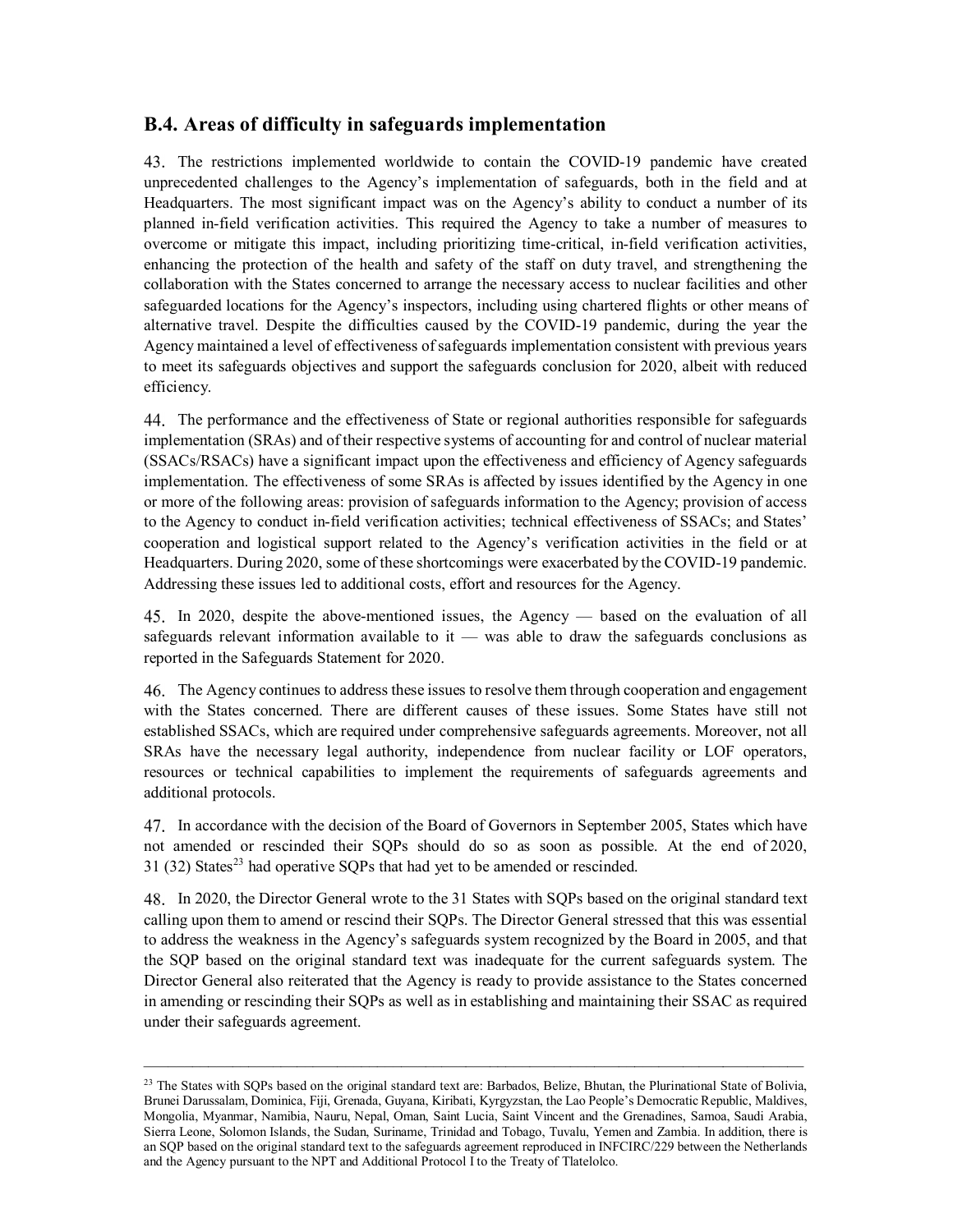# **B.5. Strengthening the effectiveness and improving the efficiency of safeguards**

The Agency has continued to improve the efficiency of safeguards implementation while maintaining or strengthening its effectiveness. This improvement has been essential since the number of safeguards agreements and additional protocols in force<sup>5</sup>, the quantities of nuclear material and other items under safeguards and the number of facilities and LOFs under safeguards have all increased over recent years. In contrast, the Agency's financial resources have not risen commensurately. While a number of facilities are being retired from service, this will not immediately reduce verification effort as safeguards continue to be applied to those facilities until their status is confirmed by the Agency as 'decommissioned for safeguards purposes'.

Some of the factors contributing to strengthening the effectiveness and improving the efficiency of safeguards are shown in Fact box 2. As a result of these improvements, safeguards have been implemented more effectively in the field and have been complemented by enhanced and improved activities at Headquarters.

In 2020, the Agency launched the IAEA Comprehensive Capacity-Building Initiative for SSACs and SRAs (COMPASS). Designed to further support States in building capacity towards safeguards implementation, COMPASS is structured as a collaborative endeavour aimed at strengthening the effectiveness of SSACs and enhancing the level of cooperation between SRAs and the Agency.

52. During 2020, the Agency developed two State-level safeguards approaches (SLAs) for States with a comprehensive safeguards agreement and an additional protocol in force. This brings the total number of States with a comprehensive safeguards agreement in force for which an SLA has been developed to 133. These 133 States hold 97% of all nuclear material (by significant quantity) under Agency safeguards in States with a comprehensive safeguards agreement in force. These 133 States comprise 70 States<sup>24</sup> with a comprehensive safeguards agreement and an additional protocol in force for which the broader conclusion has been drawn for 2020 (of which 17 are States with an SQP); 36 States<sup>25</sup> with a comprehensive safeguards agreement and an additional protocol in force for which the broader conclusion was not drawn for 2020 (of which 25 are States with an SQP); and 27 States<sup>26</sup> with a comprehensive safeguards agreement with an SQP in force but no additional protocol in force. In 2020, the Agency also developed an SLA for a State with a voluntary offer agreement and an additional protocol in force. There are now two States<sup>27</sup> with a voluntary offer agreement and an additional protocol in force for which an SLA has been developed.

\_\_\_\_\_\_\_\_\_\_\_\_\_\_\_\_\_\_\_\_\_\_\_\_\_\_\_\_\_\_\_\_\_\_\_\_\_\_\_\_\_\_\_\_\_\_\_\_\_\_\_\_\_\_\_\_\_\_\_\_\_\_\_\_\_\_\_\_\_\_\_\_\_\_\_\_\_\_\_\_\_\_

<sup>27</sup> France and the United Kingdom.

<sup>24</sup> Albania, Andorra, Armenia, Australia, Austria, Bangladesh, Belgium, Botswana, Bulgaria, Burkina Faso, Canada, Chile, Croatia, Cuba, the Czech Republic, Denmark, Ecuador, Estonia, Finland, Germany, Ghana, Greece, the Holy See, Hungary, Iceland, Indonesia, Ireland, Italy, Jamaica, Japan, Jordan, Kazakhstan, the Republic of Korea, Kuwait, Latvia, Libya, Liechtenstein, Lithuania, Luxembourg, Madagascar, Mali, Malta, Mauritius, Monaco, Montenegro, the Netherlands, New Zealand, Nigeria, North Macedonia, Norway, Palau, Peru, the Philippines, Poland, Portugal, Romania, Seychelles, Singapore, Slovakia, Slovenia, South Africa, Spain, Sweden, Switzerland, Tajikistan, Turkey, the United Republic of Tanzania, Uruguay, Uzbekistan and Viet Nam.

<sup>&</sup>lt;sup>25</sup> Afghanistan, Antigua and Barbuda, Azerbaijan, Bosnia and Herzegovina, Burundi, Cambodia, the Central African Republic, Chad, Congo, Côte d'Ivoire, Cyprus, the Democratic Republic of the Congo, Eswatini, Ethiopia, Fiji, Gabon, The Gambia, Georgia, Guatemala, Kyrgyzstan, Malawi, the Marshall Islands, Mongolia, Mozambique, Namibia, the Niger, the Republic of Moldova, Rwanda, Saint Kitts and Nevis, Senegal, Thailand, Togo, Turkmenistan, Uganda, Ukraine and Vanuatu.

<sup>&</sup>lt;sup>26</sup> Barbados, Belize, Bhutan, the Plurinational State of Bolivia, Brunei Darussalam, Dominica, Grenada, Guyana, Kiribati, the Lao People's Democratic Republic, Maldives, Myanmar, Nauru, Nepal, Papua New Guinea, Saint Lucia, Saint Vincent and the Grenadines, Samoa, San Marino, Sierra Leone, Solomon Islands, Suriname, Tonga, Trinidad and Tobago, Tuvalu, Zambia and Zimbabwe.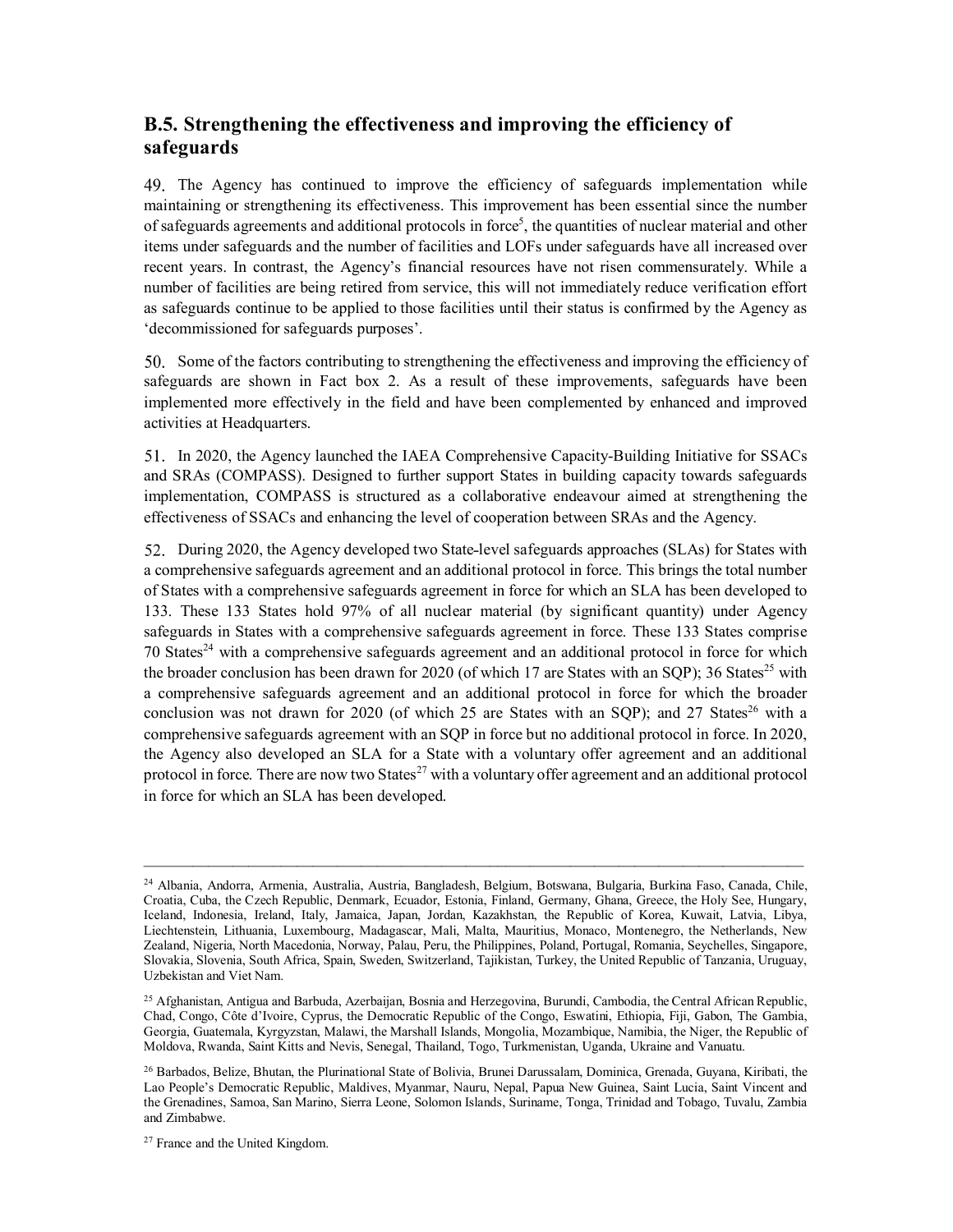53. To ensure consistency and non-discrimination in the implementation of SLAs, in 2020 the Agency continued to improve internal work practices, taking into account experience gained and lessons learned in the development and implementation of SLAs for States under integrated safeguards. During the year, the Agency continued a two-year project focussing on refining internal procedures for conducting acquisition path analysis and developing SLAs. The updated process increases the consistency in the development of SLAs and improves both the planning and implementation of safeguards activities, as well as the State evaluation process.



Fact box 2. Strengthening the effectiveness and improving the efficiency of safeguards

54. Under the departmental quality management system (QMS), regular oversight of the key safeguards processes and their output is provided through internal quality audits, process analyses and improvement activities. These are intended to ensure impartiality, effectiveness and efficiency of safeguards implementation.

Internal evaluation of the effectiveness of safeguards implementation was performed through peer reviews of annual implementation plans (AIPs) and State evaluation reports. In 2020, the scope of the reviews was expanded by evaluating all AIPs approved at the beginning of the year. Moreover, the effectiveness of safeguards implementation was reviewed for 21 AIPs implemented in 2019. In addition, the State evaluation of five States was peer reviewed by ad hoc departmental teams. This additional layer of internal evaluation is expected to further strengthen the effectiveness of safeguards implementation and to increase the level of consistency and standardization across the Department.

56. The Agency continued to promote the use of the protocol reporter software supporting the preparation and submission of additional protocol declarations. By the end of 2020, the Agency had

<sup>&</sup>lt;sup>28</sup> The States with SQPs in force based on the revised standard text are: Afghanistan, Andorra, Angola, Antigua and Barbuda, the Bahamas, Bahrain, Benin, Burkina Faso, Burundi, Cambodia, Cameroon, the Central African Republic, Chad, Comoros, Congo, Costa Rica, Djibouti, the Dominican Republic, Ecuador, El Salvador, Eswatini, Ethiopia, Gabon, The Gambia, Guatemala, Haiti, the Holy See, Honduras, Iceland, Kenya, Kuwait, Lebanon, Lesotho, Liberia, Madagascar, Malawi, Mali, Mauritania, Mauritius, Monaco, Montenegro, Mozambique, New Zealand, Nicaragua, North Macedonia, Palau, Panama, Papua New Guinea, Paraguay, Qatar, the Republic of Moldova, Rwanda, Saint Kitts and Nevis, San Marino, Senegal, Seychelles, Singapore, Togo, Tonga, Uganda, the United Republic of Tanzania, Vanuatu and Zimbabwe. In addition, the SQP to the safeguards agreement reproduced in INFCIRC/718 between France, EURATOM and the Agency pursuant to Additional Protocol I to the Treaty of Tlatelolco and the SQP to the safeguards agreement reproduced in INFCIRC/366 between the United States of America and the Agency pursuant to Additional Protocol I to the Treaty of Tlatelolco were amended.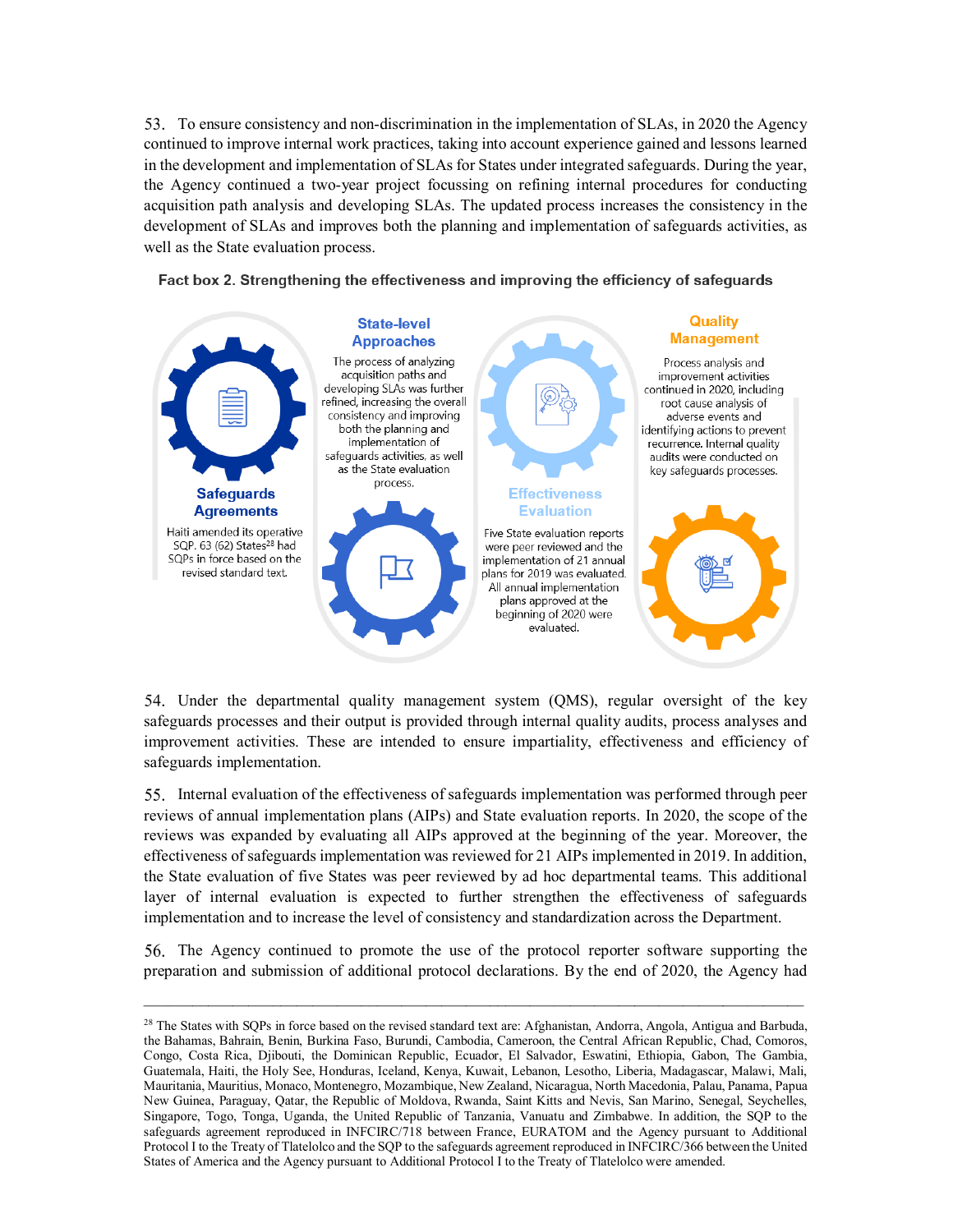provided an upgraded version of the software to 104 States<sup>4</sup>. During the year, 64 of these States<sup>4</sup> submitted declarations using this software.

57. Member State Support Programmes (MSSPs) and the Standing Advisory Group on Safeguards Implementation (SAGSI) continued to make substantial contributions to Agency safeguards through the provision of assistance and advice, respectively. MSSP activities, in partnership with 20 States and the European Commission, focus on addressing specific development and implementation support needs for safeguards through collaboration, research and development, and the provision of equipment, materials, and access to facilities for training or equipment testing purposes.

#### **B.6. Safeguards expenditures and resources**

58. During 2020, the activities of Major Programme 4 — Nuclear Verification — were funded primarily through the Regular Budget, and extrabudgetary contributions. The Regular Budget appropriation of  $\epsilon$ 148.7 ( $\epsilon$ 145.3) million<sup>29</sup> for 2020 was adjusted to  $\epsilon$ 145.9 ( $\epsilon$ 142.9) million at the United Nations operational average rate of exchange for the year. Figure 1 presents the budget growth $30$ for the period 2016–2020 by comparing the growth of the final budget<sup>31</sup> to the growth of the approved budget<sup>32</sup>.



*Figure 1. Budget growth of the Regular Budget, 2016–2020 (base 2016=0%)* 

 $\mathcal{L}_\mathcal{L} = \{ \mathcal{L}_\mathcal{L} = \{ \mathcal{L}_\mathcal{L} = \{ \mathcal{L}_\mathcal{L} = \{ \mathcal{L}_\mathcal{L} = \{ \mathcal{L}_\mathcal{L} = \{ \mathcal{L}_\mathcal{L} = \{ \mathcal{L}_\mathcal{L} = \{ \mathcal{L}_\mathcal{L} = \{ \mathcal{L}_\mathcal{L} = \{ \mathcal{L}_\mathcal{L} = \{ \mathcal{L}_\mathcal{L} = \{ \mathcal{L}_\mathcal{L} = \{ \mathcal{L}_\mathcal{L} = \{ \mathcal{L}_\mathcal{$ 

<sup>&</sup>lt;sup>29</sup> At an exchange rate  $E1 = $1$ , excluding Major Capital Investment Fund.

<sup>&</sup>lt;sup>30</sup> As per GC(60)/2, it includes the gradual integration in the Regular Budget of  $65.2$  million allocated during the period 20172019 for the Agency's verification and monitoring of Iran's nuclear-related commitments under the JCPOA in light of United Nations Security Council resolution 2231 (2015).

<sup>&</sup>lt;sup>31</sup> Represents the operational portion of the Regular Budget appropriation as represented in the annual Agency's Financial Statements, including the effects of the price adjustment and the recalculation of the Regular Budget portion of US dollars at the United Nations operational average rate of exchange for the year.

<sup>&</sup>lt;sup>32</sup> Represents the Regular Budget approved by the Agency's policy-making organs excluding the effects of currency revaluation.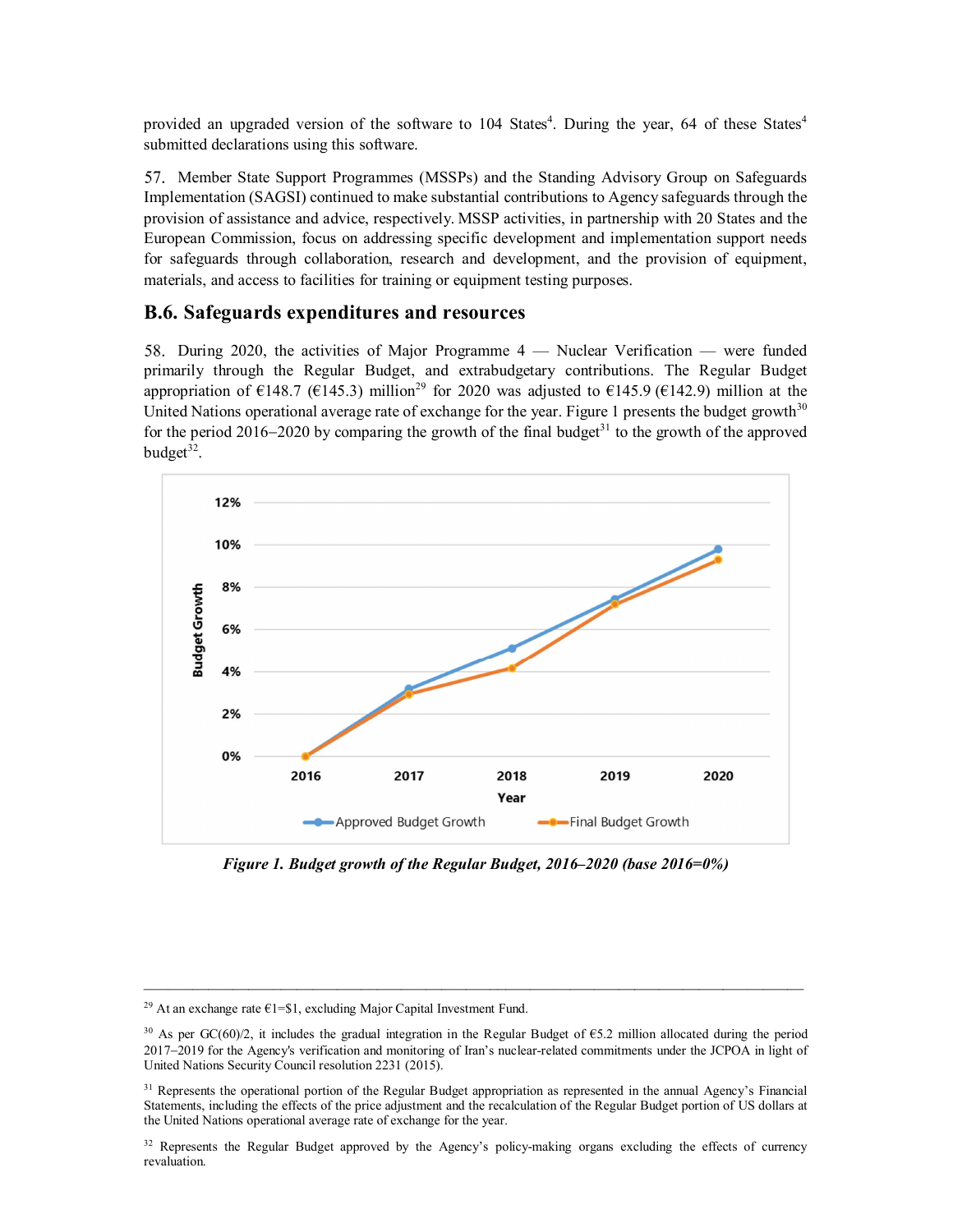59. The expenditures for Major Programme 4 were  $\epsilon$ 145.0 ( $\epsilon$ 142.9) million from the Regular Budget, an increase of 1.5%, compared with 2019. The Regular Budget utilization rate for 2020 was 99.4% (100%) with an unspent balance of  $\epsilon$ 829 thousand at the end of the year. Most of this unspent balance ( $6816$  thousand) is related to common staff costs, brought forward as part of the 2020 carryover to fund deferred common staff costs in 2021. Figure 2 shows the utilization trend of the Regular Budget of Major Programme 4 for the period 2016–2020.



*Figure 2. Major Programme 4 — Nuclear Verification — budget and expenditures, 2016–2020* 

The expenditures<sup>33</sup> from the extrabudgetary contributions were  $\epsilon$ 26.8 ( $\epsilon$ 20.2) million, an increase 60. of 33% compared with 2019. This increase resulted mainly from the rise in staff costs and overheads related to equipment and intangibles.

# **B.7. Status of safeguards agreements (as of 31 December 2020)**

61. This section contains information — presented in the five tables below — on safeguards agreements that provide the basis for the Agency's implementation of safeguards in 2020. It does not include agreements under which the application of safeguards has been suspended in the light of implementation of safeguards pursuant to another agreement. For full details, see the Agency's website: https://www.iaea.org.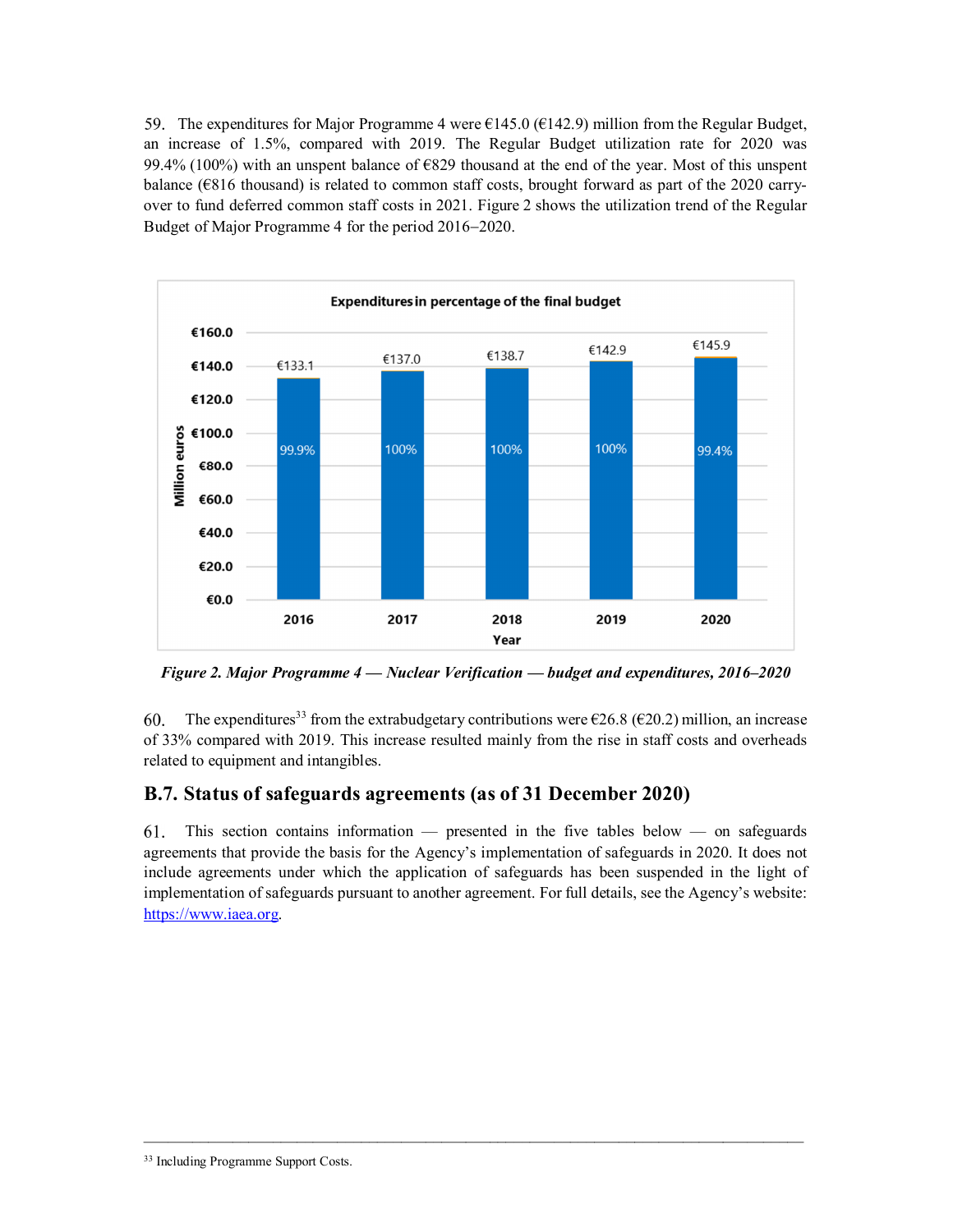| <b>State</b>                            | <b>SQP</b> | <b>INFCIRC</b> | <b>Additional protocol</b><br>(date of entry into force) |
|-----------------------------------------|------------|----------------|----------------------------------------------------------|
| Afghanistan                             | X(A)       | 257            | 19 July 2005                                             |
| <b>Albania</b>                          |            | 359            | 03 November 2010                                         |
| Andorra                                 | X(A)       | 808            | 19 December 2011                                         |
| Angola                                  | X(A)       | 800            | 28 April 2010                                            |
| <b>Antigua and Barbuda</b>              | X(A)       | 528            | 15 November 2013                                         |
| Armenia                                 |            | 455            | 28 June 2004                                             |
| <b>Australia</b>                        |            | 217            | 12 December 1997                                         |
| Austria                                 |            | 193            | 30 April 2004                                            |
| Azerbaijan                              |            | 580            | 29 November 2000                                         |
| <b>Bahrain</b>                          | X(A)       | 767            | 20 July 2011                                             |
| <b>Bangladesh</b>                       |            | 301            | 30 March 2001                                            |
| <b>Belgium</b>                          |            | 193            | 30 April 2004                                            |
| <b>Benin</b>                            | X(A)       | 930            | 17 September 2019                                        |
| <b>Bosnia and Herzegovina</b>           |            | 851            | 03 July 2013                                             |
| <b>Botswana</b>                         |            | 694            | 24 August 2006                                           |
| Bulgaria <sup>(1)</sup>                 |            | 193            | 01 May 2009                                              |
| <b>Burkina Faso</b>                     | X(A)       | 618            | 17 April 2003                                            |
| <b>Burundi</b>                          | X(A)       | 719            | 27 September 2007                                        |
| Cambodia                                | X(A)       | 586            | 24 April 2015                                            |
| Cameroon                                | X(A)       | 641            | 29 September 2016                                        |
| Canada                                  |            | 164            | 08 September 2000                                        |
| <b>Central African Republic</b>         | X(A)       | 777            | 07 September 2009                                        |
| Chad                                    | X(A)       | 802            | 13 May 2010                                              |
| <b>Chile</b>                            |            | 476            | 03 November 2003                                         |
| Colombia                                |            | 306            | 05 March 2009                                            |
| Comoros                                 | X(A)       | 752            | 20 January 2009                                          |
| Congo                                   | X(A)       | 831            | 28 October 2011                                          |
| <b>Costa Rica</b>                       | X(A)       | 278            | 17 June 2011                                             |
| Côte d'Ivoire                           |            | 309            | 05 May 2016                                              |
| Croatia <sup>(1)</sup>                  |            | 193            | 01 April 2017                                            |
| Cuba                                    |            | 633            | 03 June 2004                                             |
| $Cyprus^{(1)}$                          |            | 193            | 01 May 2008                                              |
| Czech Republic <sup>(1)</sup>           |            | 193            | 01 October 2009                                          |
| <b>Democratic Republic of the Congo</b> |            | 183            | 09 April 2003                                            |
| Denmark $(2)$                           |            | 176<br>193     | 30 April 2004<br>22 March 2013                           |
| <b>Djibouti</b>                         | X(A)       | 884            | 26 May 2015                                              |
| <b>Dominican Republic</b>               | X(A)       | 201            | 05 May 2010                                              |
| Ecuador                                 | X(A)       | 231            | 24 October 2001                                          |
| <b>El Salvador</b>                      | X(A)       | 232            | 24 May 2004                                              |
| Estonia <sup>(1)</sup>                  |            | 193            | 01 December 2005                                         |
| Eswatini                                | X(A)       | 227            | 08 September 2010                                        |
| Ethiopia                                | X(A)       | 261            | 18 September 2019                                        |

**Table 1 – States with comprehensive safeguards agreements and additional protocols in force**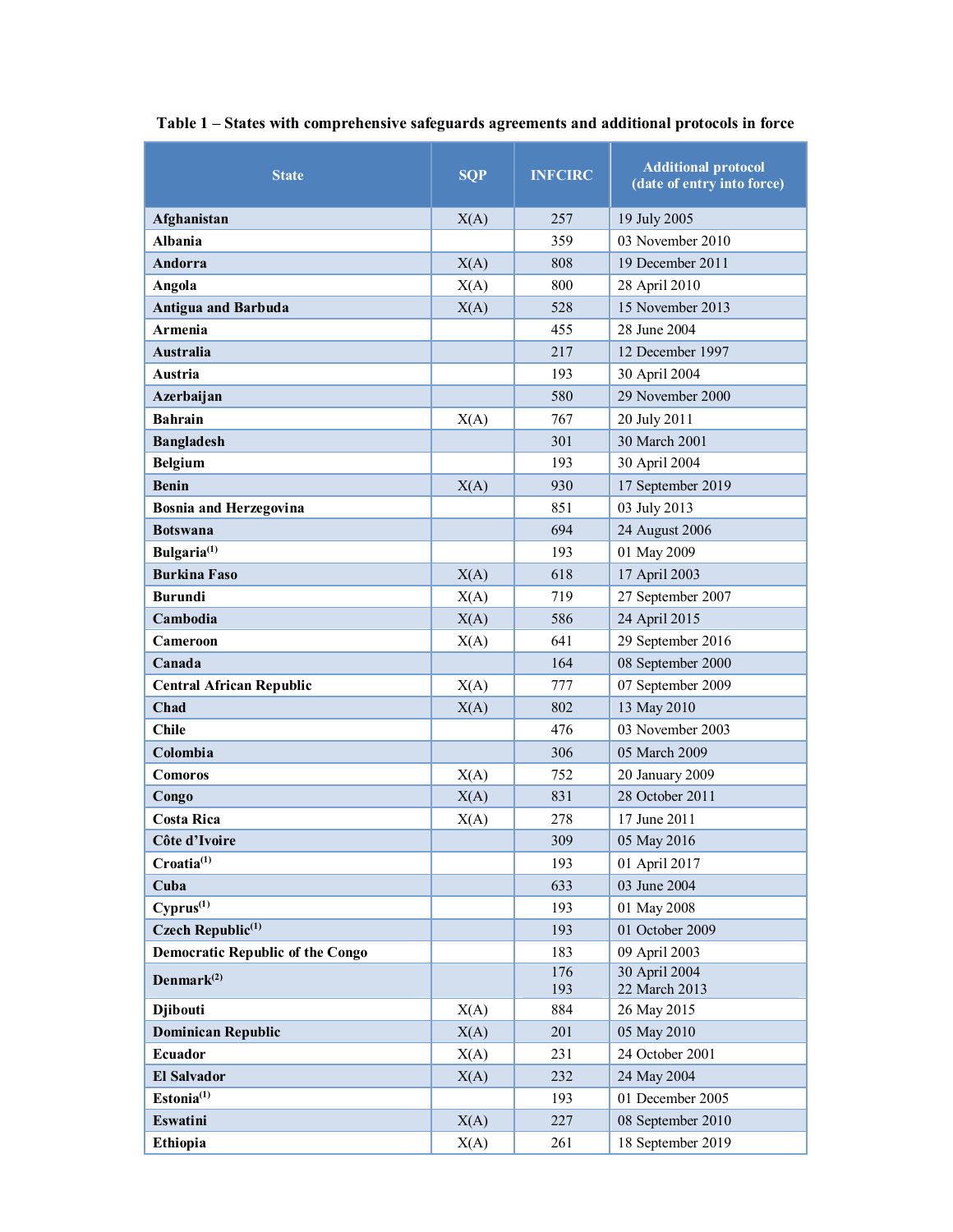| <b>State</b>            | <b>SQP</b>   | <b>INFCIRC</b> | <b>Additional protocol</b><br>(date of entry into force) |
|-------------------------|--------------|----------------|----------------------------------------------------------|
| Fiji                    | $\mathbf{X}$ | 192            | 14 July 2006                                             |
| <b>Finland</b>          |              | 193            | 30 April 2004                                            |
| Gabon                   | X(A)         | 792            | 25 March 2010                                            |
| Gambia                  | X(A)         | 277            | 18 October 2011                                          |
| Georgia                 |              | 617            | 03 June 2003                                             |
| Germany                 |              | 193            | 30 April 2004                                            |
| Ghana                   |              | 226            | 11 June 2004                                             |
| Greece                  |              | 193            | 30 April 2004                                            |
| Guatemala               | X(A)         | 299            | 28 May 2008                                              |
| Haiti                   | X(A)         | 681            | 09 March 2006                                            |
| <b>Holy See</b>         | X(A)         | 187            | 24 September 1998                                        |
| <b>Honduras</b>         | X(A)         | 235            | 17 November 2017                                         |
| Hungary $(1)$           |              | 193            | 01 July 2007                                             |
| <b>Iceland</b>          | X(A)         | 215            | 12 September 2003                                        |
| <b>Indonesia</b>        |              | 283            | 29 September 1999                                        |
| <b>Iraq</b>             |              | 172            | 10 October 2012                                          |
| <b>Ireland</b>          |              | 193            | 30 April 2004                                            |
| <b>Italy</b>            |              | 193            | 30 April 2004                                            |
| Jamaica                 |              | 265            | 19 March 2003                                            |
| Japan                   |              | 255            | 16 December 1999                                         |
| Jordan                  |              | 258            | 28 July 1998                                             |
| Kazakhstan              |              | 504            | 09 May 2007                                              |
| Kenya                   | X(A)         | 778            | 18 September 2009                                        |
| Korea, Republic of      |              | 236            | 19 February 2004                                         |
| Kuwait                  | X(A)         | 607            | 02 June 2003                                             |
| Kyrgyzstan              | X            | 629            | 10 November 2011                                         |
| Latvia $(1)$            |              | 193            | 01 October 2008                                          |
| Lesotho                 | X(A)         | 199            | 26 April 2010                                            |
| Liberia                 | X(A)         | 927            | 10 December 2018                                         |
| Libya                   |              | 282            | 11 August 2006                                           |
| Liechtenstein           |              | 275            | 25 November 2015                                         |
| Lithuania $(1)$         |              | 193            | 01 January 2008                                          |
| <b>Luxembourg</b>       |              | 193            | 30 April 2004                                            |
| Madagascar              | X(A)         | 200            | 18 September 2003                                        |
| Malawi                  | X(A)         | 409            | 26 July 2007                                             |
| Mali                    | X(A)         | 615            | 12 September 2002                                        |
| $Malta^{(1)}$           |              | 193            | 01 July 2007                                             |
| <b>Marshall Islands</b> |              | 653            | 03 May 2005                                              |
| Mauritania              | X(A)         | 788            | 10 December 2009                                         |
| <b>Mauritius</b>        | X(A)         | 190            | 17 December 2007                                         |
| <b>Mexico</b>           |              | 197            | 04 March 2011                                            |
| Monaco                  | X(A)         | 524            | 30 September 1999                                        |
| Mongolia                | $\mathbf X$  | 188            | 12 May 2003                                              |
| Montenegro              | X(A)         | 814            | 04 March 2011                                            |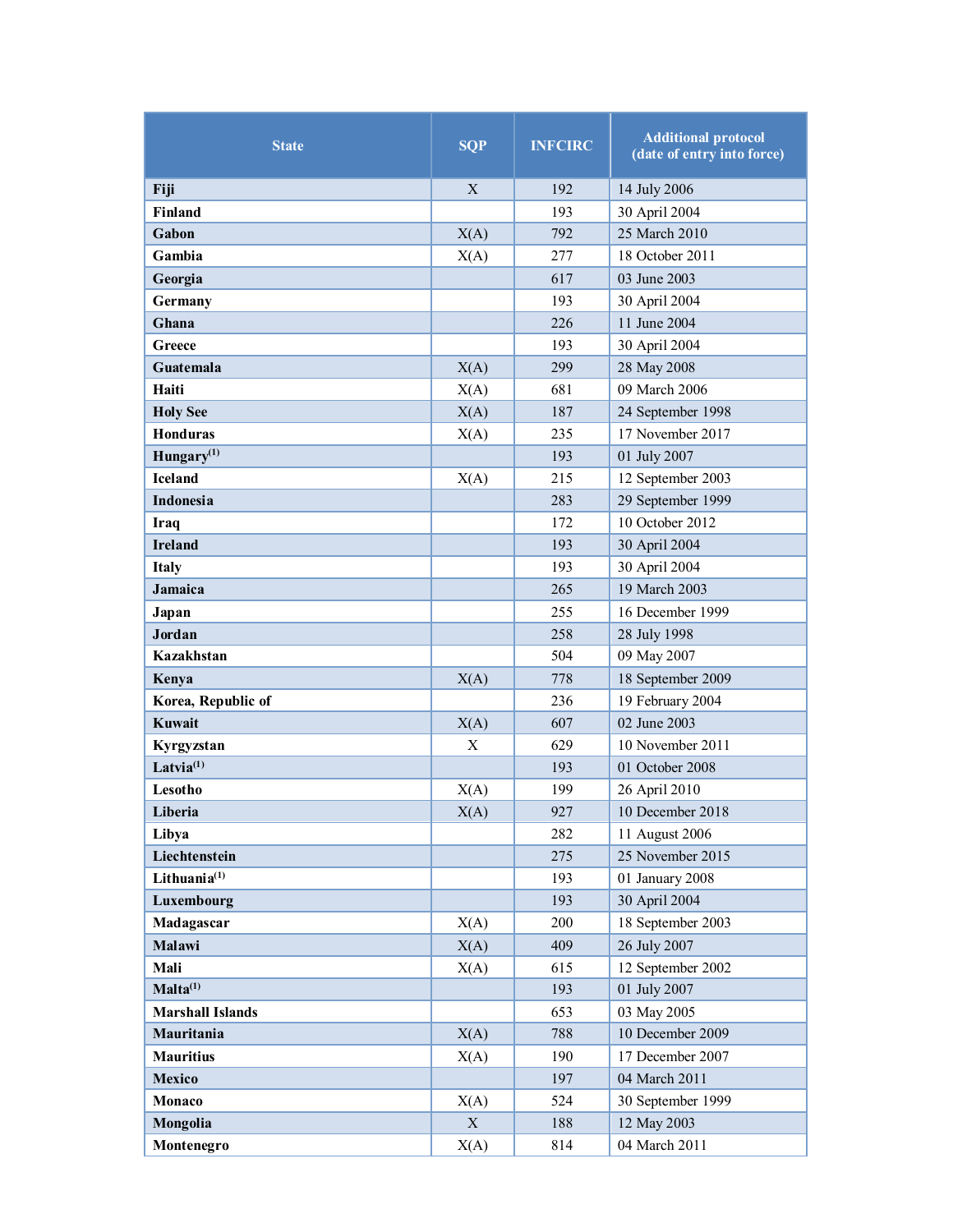| <b>State</b>                       | <b>SQP</b> | <b>INFCIRC</b> | <b>Additional protocol</b><br>(date of entry into force) |
|------------------------------------|------------|----------------|----------------------------------------------------------|
| Morocco                            |            | 228            | 21 April 2011                                            |
| Mozambique                         | X(A)       | 813            | 01 March 2011                                            |
| <b>Namibia</b>                     | X          | 551            | 20 February 2012                                         |
| Netherlands $(3)$                  |            | 193            | 30 April 2004                                            |
| New Zealand $(4)$                  | X(A)       | 185            | 24 September 1998                                        |
| Nicaragua                          | X(A)       | 246            | 18 February 2005                                         |
| <b>Niger</b>                       |            | 664            | 02 May 2007                                              |
| Nigeria                            |            | 358            | 04 April 2007                                            |
| <b>North Macedonia</b>             | X(A)       | 610            | 11 May 2007                                              |
| <b>Norway</b>                      |            | 177            | 16 May 2000                                              |
| Palau                              | X(A)       | 650            | 13 May 2005                                              |
| Panama                             | X(A)       | 316            | 11 December 2001                                         |
| Paraguay                           | X(A)       | 279            | 15 September 2004                                        |
| Peru                               |            | 273            | 23 July 2001                                             |
| <b>Philippines</b>                 |            | 216            | 26 February 2010                                         |
| Poland <sup>(1)</sup>              |            | 193            | 01 March 2007                                            |
| Portugal                           |            | 193            | 30 April 2004                                            |
| <b>Republic of Moldova</b>         | X(A)       | 690            | 01 June 2012                                             |
| Romania $^{(1)}$                   |            | 193            | 01 May 2010                                              |
| Rwanda                             | X(A)       | 801            | 17 May 2010                                              |
| <b>Saint Kitts and Nevis</b>       | X(A)       | 514            | 19 May 2014                                              |
| Senegal                            | X(A)       | 276            | 24 July 2017                                             |
| <b>Serbia</b>                      |            | 204            | 17 September 2018                                        |
| <b>Seychelles</b>                  | X(A)       | 635            | 13 October 2004                                          |
| <b>Singapore</b>                   | X(A)       | 259            | 31 March 2008                                            |
| Slovakia <sup>(1)</sup>            |            | 193            | 01 December 2005                                         |
| Slovenia <sup>(1)</sup>            |            | 193            | 01 September 2006                                        |
| <b>South Africa</b>                |            | 394            | 13 September 2002                                        |
| <b>Spain</b>                       |            | 193            | 30 April 2004                                            |
| Sweden                             |            | 193            | 30 April 2004                                            |
| <b>Switzerland</b>                 |            | 264            | 01 February 2005                                         |
| Tajikistan                         |            | 639            | 14 December 2004                                         |
| <b>Thailand</b>                    |            | 241            | 17 November 2017                                         |
| Togo                               | X(A)       | 840            | 18 July 2012                                             |
| <b>Turkey</b>                      |            | 295            | 17 July 2001                                             |
| Turkmenistan                       |            | 673            | 03 January 2006                                          |
| <b>Uganda</b>                      | X(A)       | 674            | 14 February 2006                                         |
| <b>Ukraine</b>                     |            | 550            | 24 January 2006                                          |
| <b>United Arab Emirates</b>        |            | 622            | 20 December 2010                                         |
| <b>United Republic of Tanzania</b> | X(A)       | 643            | 07 February 2005                                         |
| Uruguay                            |            | 157            | 30 April 2004                                            |
| Uzbekistan                         |            | 508            | 21 December 1998                                         |
| Vanuatu                            | X(A)       | 852            | 21 May 2013                                              |
| Viet Nam                           |            | 376            | 17 September 2012                                        |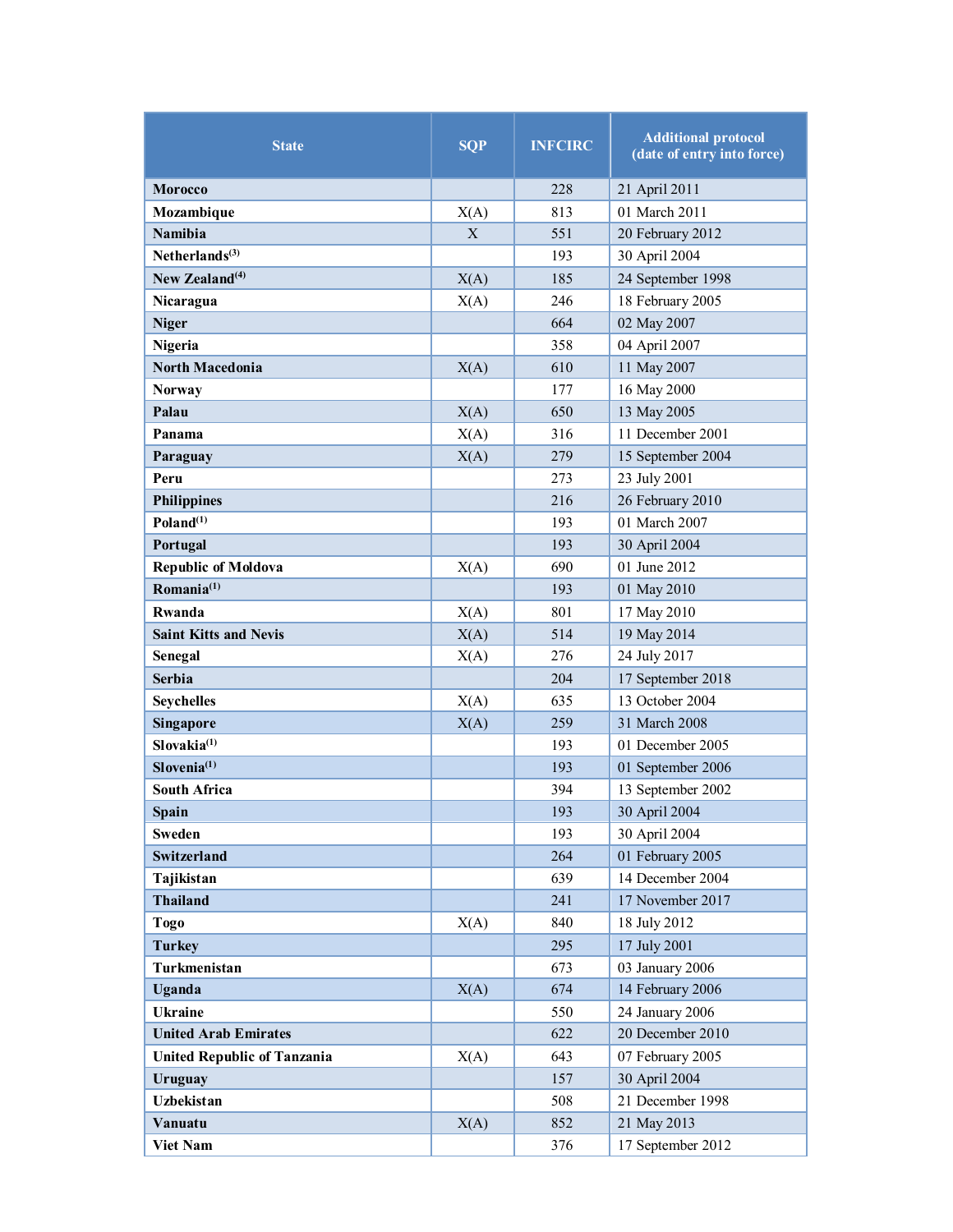#### General Notes:

- In addition, safeguards, including the measures of the Model Additional Protocol, were applied for Taiwan, China.
- The safeguards agreement reproduced in INFCIRC/193 is that concluded between the non-nuclear-weapon States of the European Atomic Energy Community (EURATOM), EURATOM and the Agency.
- 'X' in the 'SQP' column indicates that the State has an operative SQP. 'X(A)' indicates that the SQP in force is based on the revised SQP standard text (see Section B, paragraph 6).

#### Table Notes:

- (1) The date refers to accession to INFCIRC/193 and INFCIRC/193/Add.8.
- (2) The application of safeguards in Denmark under the bilateral NPT safeguards agreement (INFCIRC/176), in force since 1 March 1972, was suspended on 21 February 1977, on which date the safeguards agreement between the non-nuclearweapon States of EURATOM, EURATOM and the Agency (INFCIRC/193) entered into force for Denmark. Since 21 February 1977, INFCIRC/193 also applies to the Faroe Islands. Upon Greenland's secession from EURATOM as of 31 January 1985, the agreement between the Agency and Denmark (INFCIRC/176) re-entered into force for Greenland. The additional protocol to this agreement entered into force on 22 March 2013 (INFCIRC/176/Add.1).
- (3) The safeguards agreement reproduced in INFCIRC/229 with regard to the Caribbean part of the Netherlands (the islands of Bonaire, Sint Eustatius, and Saba), Aruba, Curaçao and Sint Maarten is pursuant to the NPT and Additional Protocol I to the Treaty of Tlatelolco. There is an SQP to this agreement. No additional protocol is in force for that agreement.
- (4) The safeguards agreement reproduced in INFCIRC/185 is also applicable to the Cook Islands and Niue. The amended SQP reproduced in INFCIRC/185/Mod.1 and the additional protocol reproduced in INFCIRC/185/Add.1, however, are not applicable to the Cook Islands and Niue.

| <b>State</b>                                         | <b>SQP</b> | <b>INFCIRC</b> | <b>Additional protocol</b> |
|------------------------------------------------------|------------|----------------|----------------------------|
| Algeria                                              |            | 531            | Signed: 16 February 2018   |
| Argentina                                            |            | 435            |                            |
| <b>Bahamas</b>                                       | X(A)       | 544            |                            |
| <b>Barbados</b>                                      | X          | 527            |                            |
| <b>Belarus</b>                                       |            | 495            | Signed: 15 November 2005   |
| <b>Belize</b>                                        | X          | 532            |                            |
| <b>Bhutan</b>                                        | X          | 371            |                            |
| <b>Bolivia, Plurinational State of</b>               | X          | 465            | Signed: 18 September 2019  |
| <b>Brazil</b>                                        |            | 435            |                            |
| <b>Brunei Darussalam</b>                             | X          | 365            |                            |
| Democratic People's Republic of Korea <sup>(1)</sup> |            | 403            |                            |
| Dominica                                             | X          | 513            |                            |
| Egypt                                                |            | 302            |                            |
| Grenada                                              | X          | 525            |                            |
| Guyana                                               | X          | 543            |                            |
| Iran, Islamic Republic of <sup>(2)</sup>             |            | 214            | Signed: 18 December 2003   |
| Kiribati                                             | X          | 390            | Signed: 09 November 2004   |
| Lao People's<br><b>Democratic Republic</b>           | X          | 599            | Signed: 05 November 2014   |
| Lebanon                                              | X(A)       | 191            |                            |
| Malaysia                                             |            | 182            | Signed: 22 November 2005   |
| <b>Maldives</b>                                      | X          | 253            |                            |
| <b>Myanmar</b>                                       | X          | 477            | Signed: 17 September 2013  |
| <b>Nauru</b>                                         | X          | 317            |                            |
| <b>Nepal</b>                                         | X          | 186            |                            |
| Oman                                                 | X          | 691            |                            |
| <b>Papua New Guinea</b>                              | X(A)       | 312            |                            |

#### **Table 2 – States with comprehensive safeguards agreements but no additional protocols in force**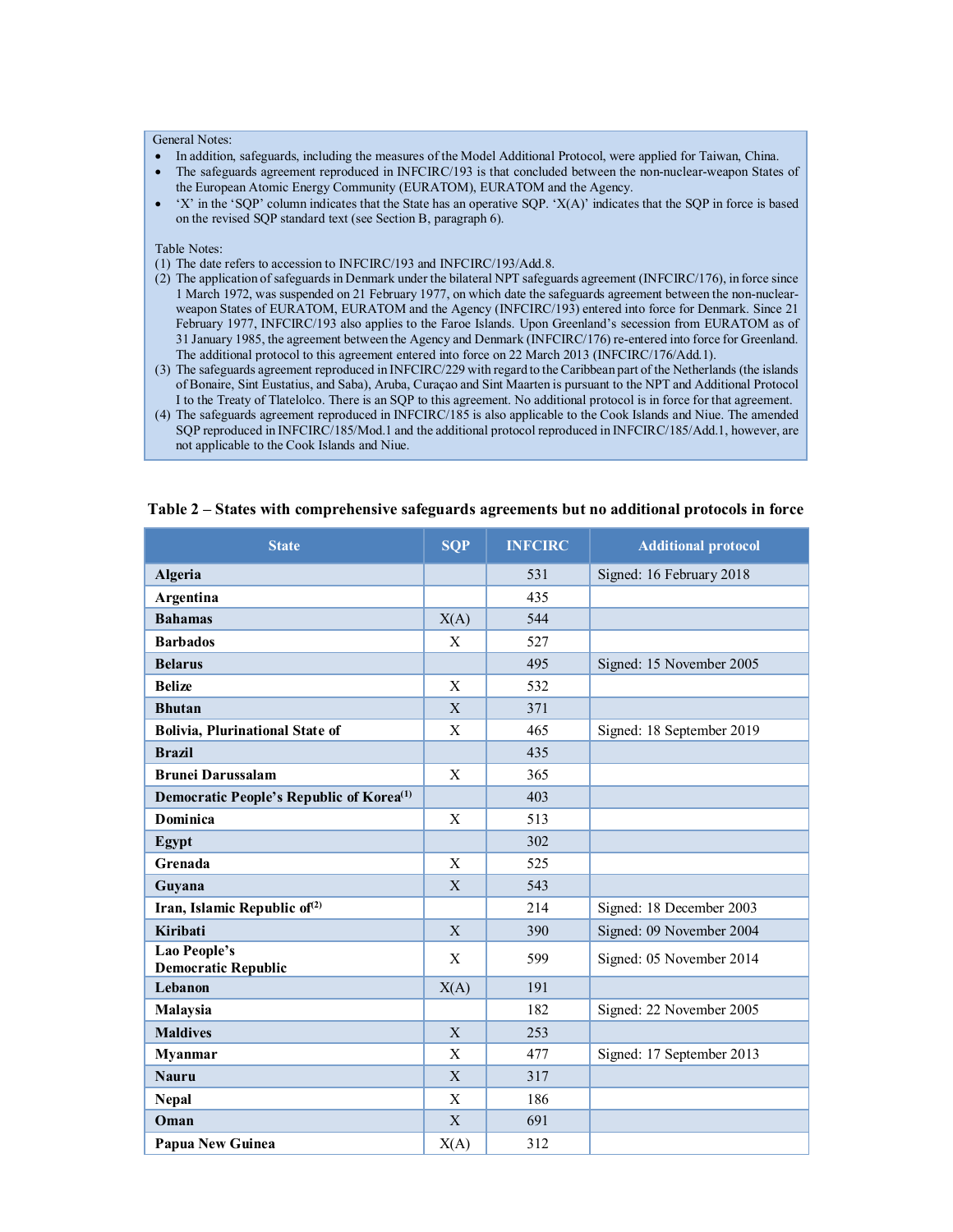| <b>State</b>                            | <b>SQP</b> | <b>INFCIRC</b> | <b>Additional protocol</b>  |
|-----------------------------------------|------------|----------------|-----------------------------|
| Qatar                                   | X(A)       | 747            |                             |
| <b>Saint Lucia</b>                      | X          | 379            |                             |
| <b>Saint Vincent and the Grenadines</b> | X          | 400            |                             |
| <b>Samoa</b>                            | X          | 268            |                             |
| <b>San Marino</b>                       | X(A)       | 575            |                             |
| Saudi Arabia                            | X          | 746            |                             |
| <b>Sierra Leone</b>                     | X          | 787            |                             |
| <b>Solomon Islands</b>                  | X          | 420            |                             |
| Sri Lanka                               |            | 320            | Approved: 12 September 2018 |
| Sudan                                   | X          | 245            |                             |
| <b>Suriname</b>                         | X          | 269            |                             |
| <b>Syrian Arab Republic</b>             |            | 407            |                             |
| Tonga                                   | X(A)       | 426            |                             |
| <b>Trinidad and Tobago</b>              | X          | 414            |                             |
| Tunisia                                 |            | 381            | Signed: 24 May 2005         |
| <b>Tuvalu</b>                           | X          | 391            |                             |
| Venezuela, Bolivarian Republic of       |            | 300            |                             |
| Yemen                                   | X          | 614            |                             |
| Zambia                                  | X          | 456            | Signed: 13 May 2009         |
| <b>Zimbabwe</b>                         | X(A)       | 483            |                             |

General Notes:

 The safeguards agreement reproduced in INFCIRC/435 is that concluded between Argentina, Brazil, the Brazilian-Argentine Agency for Accounting and Control of Nuclear Material (ABACC) and the Agency.

 'X' in the 'SQP' column indicates that the State has an operative SQP. 'X(A)' indicates that the SQP in force is based on the revised SQP standard text (see Section B, paragraph 6).

Table Notes:

(1) In a letter to the Director General dated 10 January 2003, the DPRK stated that the Government had "decided to lift the moratorium on the effectiveness of its withdrawal from the Treaty on the Non-Proliferation of Nuclear Weapons" and that "its decision to withdraw from the Treaty will come into effect from 11 January 2003 onwards."

(2) On 16 January 2016, as notified in its letter to the Director General of 7 January 2016, Iran began to provisionally apply its additional protocol in accordance with Article 17(b) of the Additional Protocol, pending its entry into force.

#### **Table 3 – States Parties to the NPT without comprehensive safeguards agreements in force**

| <b>States Parties to the</b><br><b>NPT</b> | <b>SOP</b> | <b>Safeguards agreement</b> | <b>Additional protocol</b> |
|--------------------------------------------|------------|-----------------------------|----------------------------|
| <b>Cabo Verde</b>                          | X(A)       | Signed: 28 June 2005        | Signed: 28 June 2005       |
| <b>Equatorial Guinea</b>                   | X          | Approved: 13 June 1986      |                            |
| <b>Eritrea</b>                             | X(A)       | Approved: 11 March 2020     | Approved: 11 March 2020    |
| Guinea                                     | X(A)       | Signed: 13 December 2011    | Signed: 13 December 2011   |
| Guinea-Bissau                              | X(A)       | Signed: $21$ June $2013$    | Signed: 21 June 2013       |
| Micronesia, Federated<br><b>States of</b>  | X(A)       | Signed: $01$ June $2015$    |                            |
| <b>Sao Tome and Principe</b>               | X(A)       | Approved: 21 November 2019  | Approved: 21 November 2019 |
| Somalia                                    |            |                             |                            |
| State of Palestine <sup>(1)</sup>          | X(A)       | Signed: $14$ June $2019$    |                            |
| Timor-Leste                                | X(A)       | Signed: 06 October 2009     | Signed: 06 October 2009    |